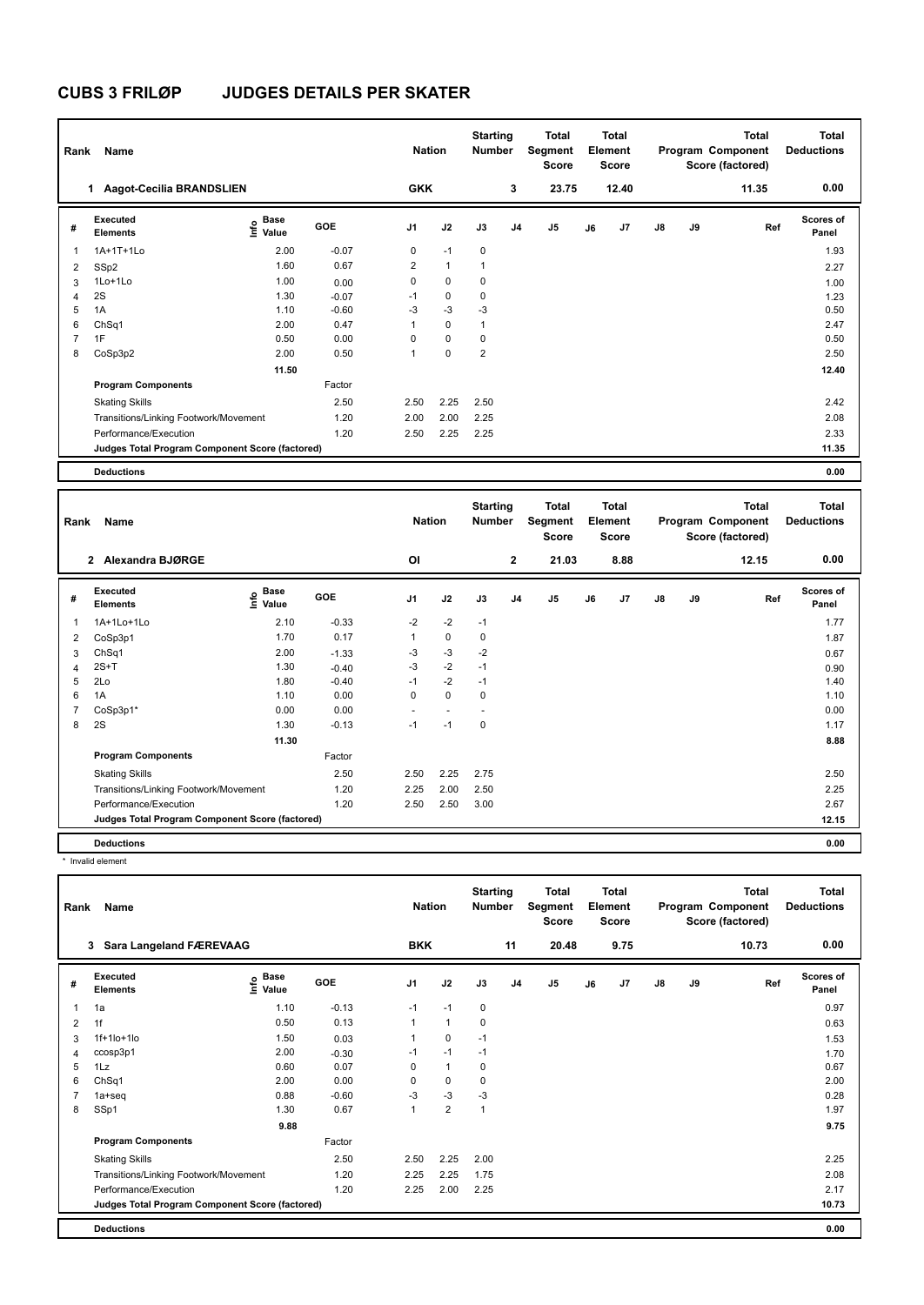| Rank           | Name                                            |                              |         | <b>Nation</b>  |             | <b>Starting</b><br><b>Number</b> |                | <b>Total</b><br>Segment<br><b>Score</b> |    | <b>Total</b><br>Element<br><b>Score</b> |               |    | <b>Total</b><br>Program Component<br>Score (factored) | <b>Total</b><br><b>Deductions</b> |
|----------------|-------------------------------------------------|------------------------------|---------|----------------|-------------|----------------------------------|----------------|-----------------------------------------|----|-----------------------------------------|---------------|----|-------------------------------------------------------|-----------------------------------|
|                | 4 Ingeborg Cecilie SLØRDAHL TELLEFSEN           |                              |         | <b>OSK</b>     |             |                                  | 22             | 19.17                                   |    | 8.57                                    |               |    | 10.60                                                 | 0.00                              |
| #              | Executed<br><b>Elements</b>                     | <b>Base</b><br>١nfo<br>Value | GOE     | J <sub>1</sub> | J2          | J3                               | J <sub>4</sub> | J <sub>5</sub>                          | J6 | J <sub>7</sub>                          | $\mathsf{J}8$ | J9 | Ref                                                   | <b>Scores of</b><br>Panel         |
| $\overline{1}$ | 1Lz                                             | 0.60                         | $-0.07$ | $-1$           | $-1$        | $\mathbf 0$                      |                |                                         |    |                                         |               |    |                                                       | 0.53                              |
| $\overline{2}$ | 1A                                              | 1.10                         | $-0.47$ | $-2$           | $-2$        | $-3$                             |                |                                         |    |                                         |               |    |                                                       | 0.63                              |
| 3              | SSpB                                            | 1.10                         | 0.17    | 1              | $\Omega$    | $\mathbf 0$                      |                |                                         |    |                                         |               |    |                                                       | 1.27                              |
| 4              | $1Lo+1T$                                        | 0.90                         | 0.00    | 0              | $\mathbf 0$ | $\mathbf 0$                      |                |                                         |    |                                         |               |    |                                                       | 0.90                              |
| 5              | CoSp3pB                                         | 1.50                         | 0.17    | 0              | $\Omega$    | и                                |                |                                         |    |                                         |               |    |                                                       | 1.67                              |
| 6              | $1F+1Lo$                                        | 1.00                         | 0.00    | 0              | $\Omega$    | 0                                |                |                                         |    |                                         |               |    |                                                       | 1.00                              |
| $\overline{7}$ | ChSq1                                           | 2.00                         | 0.00    | 0              | $\mathbf 0$ | 0                                |                |                                         |    |                                         |               |    |                                                       | 2.00                              |
| 8              | 1F                                              | 0.50                         | 0.07    | 1              | $\mathbf 0$ | 0                                |                |                                         |    |                                         |               |    |                                                       | 0.57                              |
|                |                                                 | 8.70                         |         |                |             |                                  |                |                                         |    |                                         |               |    |                                                       | 8.57                              |
|                | <b>Program Components</b>                       |                              | Factor  |                |             |                                  |                |                                         |    |                                         |               |    |                                                       |                                   |
|                | <b>Skating Skills</b>                           |                              | 2.50    | 2.25           | 2.00        | 2.00                             |                |                                         |    |                                         |               |    |                                                       | 2.08                              |
|                | Transitions/Linking Footwork/Movement           |                              | 1.20    | 2.25           | 2.25        | 2.25                             |                |                                         |    |                                         |               |    |                                                       | 2.25                              |
|                | Performance/Execution                           |                              | 1.20    | 2.00           | 2.50        | 2.25                             |                |                                         |    |                                         |               |    |                                                       | 2.25                              |
|                | Judges Total Program Component Score (factored) |                              |         |                |             |                                  |                |                                         |    |                                         |               |    |                                                       | 10.60                             |
|                | <b>Deductions</b>                               |                              |         |                |             |                                  |                |                                         |    |                                         |               |    |                                                       | 0.00                              |

! Not clear edge

| Rank           | Name                                            |                                             |         | <b>Nation</b>  |              | <b>Starting</b><br>Number |                | <b>Total</b><br>Segment<br><b>Score</b> |    | <b>Total</b><br>Element<br><b>Score</b> |               |    | <b>Total</b><br>Program Component<br>Score (factored) | Total<br><b>Deductions</b> |
|----------------|-------------------------------------------------|---------------------------------------------|---------|----------------|--------------|---------------------------|----------------|-----------------------------------------|----|-----------------------------------------|---------------|----|-------------------------------------------------------|----------------------------|
|                | 5 Kornelia HØISÆTHER                            |                                             |         | <b>AKK</b>     |              |                           | 17             | 18.80                                   |    | 10.00                                   |               |    | 8.80                                                  | 0.00                       |
| #              | Executed<br><b>Elements</b>                     | <b>Base</b><br>e <sup>Base</sup><br>⊆ Value | GOE     | J <sub>1</sub> | J2           | J3                        | J <sub>4</sub> | J5                                      | J6 | J7                                      | $\mathsf{J}8$ | J9 | Ref                                                   | <b>Scores of</b><br>Panel  |
| 1              | 2S                                              | 1.30                                        | $-0.27$ | $-1$           | $-2$         | $-1$                      |                |                                         |    |                                         |               |    |                                                       | 1.03                       |
| $\overline{2}$ | 1Lz+1Lo+1Lo                                     | 1.60                                        | 0.00    | 0              | $\mathbf 0$  | 0                         |                |                                         |    |                                         |               |    |                                                       | 1.60                       |
| 3              | SSpB                                            | 1.10                                        | $-0.60$ | $-3$           | $-2$         | $-1$                      |                |                                         |    |                                         |               |    |                                                       | 0.50                       |
| 4              | $1A+1L0$                                        | 1.60                                        | 0.00    | 0              | $\mathbf 0$  | 0                         |                |                                         |    |                                         |               |    |                                                       | 1.60                       |
| 5              | 1A                                              | 1.10                                        | 0.00    | $\Omega$       | $\Omega$     | $\Omega$                  |                |                                         |    |                                         |               |    |                                                       | 1.10                       |
| 6              | CoSp3pB                                         | 1.50                                        | 0.17    | 0              | $\mathbf{1}$ | 0                         |                |                                         |    |                                         |               |    |                                                       | 1.67                       |
| 7              | ChSq1                                           | 2.00                                        | 0.00    | 0              | $\mathbf 0$  | 0                         |                |                                         |    |                                         |               |    |                                                       | 2.00                       |
| 8              | 1F                                              | 0.50                                        | 0.00    | 0              | $\mathbf 0$  | $\mathbf 0$               |                |                                         |    |                                         |               |    |                                                       | 0.50                       |
|                |                                                 | 10.70                                       |         |                |              |                           |                |                                         |    |                                         |               |    |                                                       | 10.00                      |
|                | <b>Program Components</b>                       |                                             | Factor  |                |              |                           |                |                                         |    |                                         |               |    |                                                       |                            |
|                | <b>Skating Skills</b>                           |                                             | 2.50    | 2.25           | 2.00         | 1.50                      |                |                                         |    |                                         |               |    |                                                       | 1.92                       |
|                | Transitions/Linking Footwork/Movement           |                                             | 1.20    | 1.75           | 1.75         | 1.25                      |                |                                         |    |                                         |               |    |                                                       | 1.58                       |
|                | Performance/Execution                           |                                             | 1.20    | 1.75           | 2.25         | 1.25                      |                |                                         |    |                                         |               |    |                                                       | 1.75                       |
|                | Judges Total Program Component Score (factored) |                                             |         |                |              |                           |                |                                         |    |                                         |               |    |                                                       | 8.80                       |
|                | <b>Deductions</b>                               |                                             |         |                |              |                           |                |                                         |    |                                         |               |    |                                                       | 0.00                       |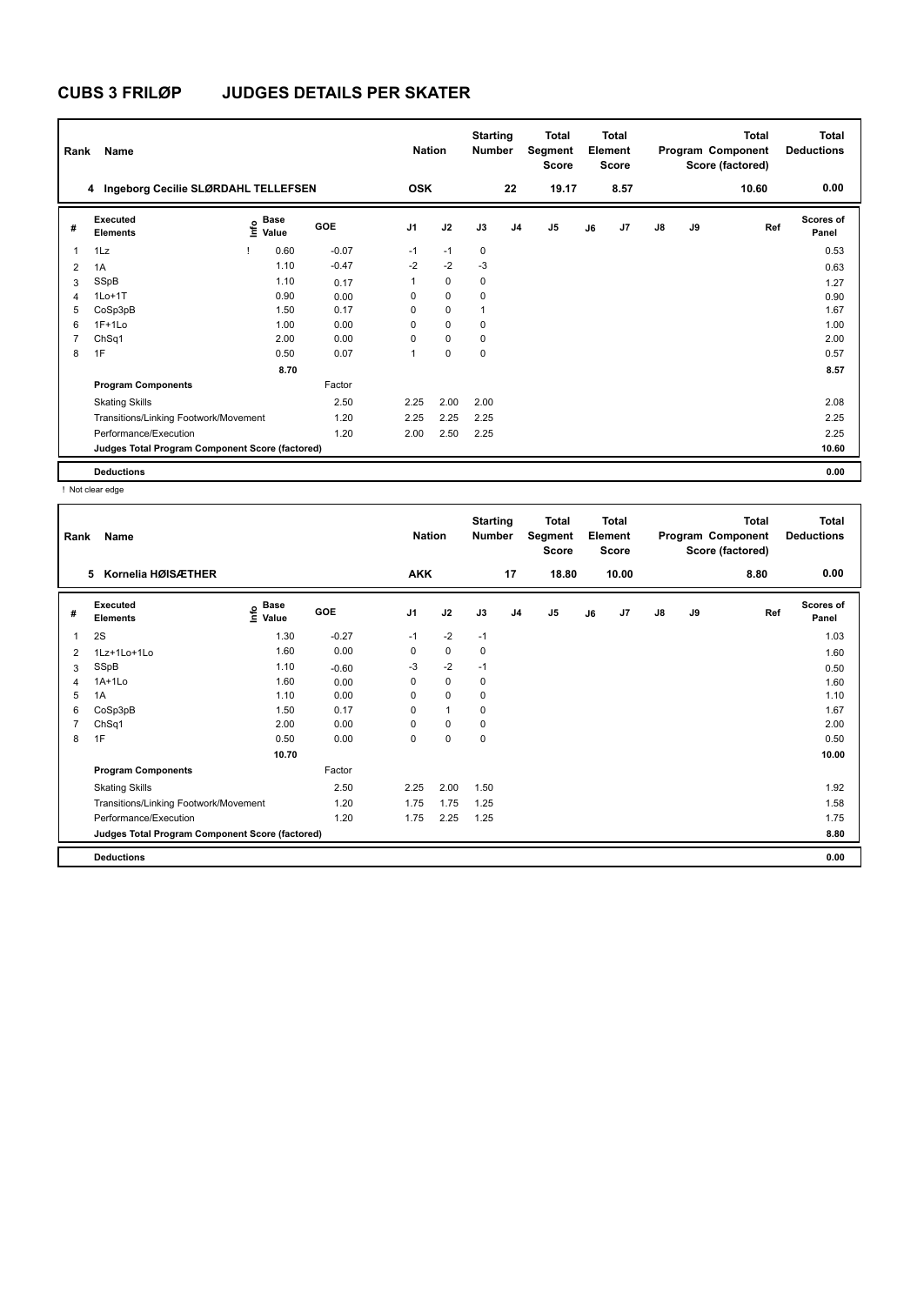| Rank | Name                                            |                              |      |         | <b>Nation</b>  |              | <b>Starting</b><br><b>Number</b> |                | <b>Total</b><br>Segment<br><b>Score</b> |    | <b>Total</b><br>Element<br><b>Score</b> |               |    | <b>Total</b><br>Program Component<br>Score (factored) | <b>Total</b><br><b>Deductions</b> |
|------|-------------------------------------------------|------------------------------|------|---------|----------------|--------------|----------------------------------|----------------|-----------------------------------------|----|-----------------------------------------|---------------|----|-------------------------------------------------------|-----------------------------------|
|      | <b>Aurora HEYERDAHL</b><br>6                    |                              |      |         | <b>AKK</b>     |              |                                  | 27             | 18.58                                   |    | 9.60                                    |               |    | 8.98                                                  | 0.00                              |
| #    | Executed<br><b>Elements</b>                     | <b>Base</b><br>Info<br>Value |      | GOE     | J <sub>1</sub> | J2           | J3                               | J <sub>4</sub> | J <sub>5</sub>                          | J6 | J7                                      | $\mathsf{J}8$ | J9 | Ref                                                   | <b>Scores of</b><br>Panel         |
| 1    | 1A                                              | 1.10                         |      | 0.00    | 0              | $\mathbf 0$  | $\mathbf 0$                      |                |                                         |    |                                         |               |    |                                                       | 1.10                              |
| 2    | 1Lz+1Lo+1T                                      | 1.50                         |      | $-0.10$ | $-1$           | $-1$         | $-1$                             |                |                                         |    |                                         |               |    |                                                       | 1.40                              |
| 3    | SSp1                                            | 1.30                         |      | 0.50    | 1              | $\mathbf{1}$ | 1                                |                |                                         |    |                                         |               |    |                                                       | 1.80                              |
| 4    | $1S+1L0$                                        | 0.90                         |      | 0.00    | 0              | $\mathbf 0$  | 0                                |                |                                         |    |                                         |               |    |                                                       | 0.90                              |
| 5    | 1A                                              | 1.10                         |      | $-0.40$ | $-2$           | $-2$         | $-2$                             |                |                                         |    |                                         |               |    |                                                       | 0.70                              |
| 6    | ChSq1                                           | 2.00                         |      | 0.23    | 0              | $\mathbf 0$  | 1                                |                |                                         |    |                                         |               |    |                                                       | 2.23                              |
|      | 1F                                              | 0.50                         |      | 0.07    |                | $\mathbf 0$  | 0                                |                |                                         |    |                                         |               |    |                                                       | 0.57                              |
| 8    | CoSp2pB                                         | 1.00                         |      | $-0.10$ | 0              | $-1$         | 0                                |                |                                         |    |                                         |               |    |                                                       | 0.90                              |
|      |                                                 |                              | 9.40 |         |                |              |                                  |                |                                         |    |                                         |               |    |                                                       | 9.60                              |
|      | <b>Program Components</b>                       |                              |      | Factor  |                |              |                                  |                |                                         |    |                                         |               |    |                                                       |                                   |
|      | <b>Skating Skills</b>                           |                              |      | 2.50    | 1.75           | 1.75         | 2.00                             |                |                                         |    |                                         |               |    |                                                       | 1.83                              |
|      | Transitions/Linking Footwork/Movement           |                              |      | 1.20    | 1.50           | 1.50         | 2.00                             |                |                                         |    |                                         |               |    |                                                       | 1.67                              |
|      | Performance/Execution                           |                              |      | 1.20    | 1.75           | 1.75         | 2.50                             |                |                                         |    |                                         |               |    |                                                       | 2.00                              |
|      | Judges Total Program Component Score (factored) |                              |      |         |                |              |                                  |                |                                         |    |                                         |               |    |                                                       | 8.98                              |
|      | <b>Deductions</b>                               |                              |      |         |                |              |                                  |                |                                         |    |                                         |               |    |                                                       | 0.00                              |

! Not clear edge

| Rank | Name                                            |                       |         | <b>Nation</b>  |             | <b>Starting</b><br><b>Number</b> |                | Total<br>Segment<br><b>Score</b> |    | <b>Total</b><br>Element<br><b>Score</b> |    |    | <b>Total</b><br>Program Component<br>Score (factored) | <b>Total</b><br><b>Deductions</b> |
|------|-------------------------------------------------|-----------------------|---------|----------------|-------------|----------------------------------|----------------|----------------------------------|----|-----------------------------------------|----|----|-------------------------------------------------------|-----------------------------------|
|      | 7<br><b>Martine BERGH</b>                       |                       |         | <b>FKK</b>     |             |                                  | 15             | 18.37                            |    | 9.27                                    |    |    | 9.10                                                  | 0.00                              |
| #    | Executed<br><b>Elements</b>                     | Base<br>Info<br>Value | GOE     | J <sub>1</sub> | J2          | J3                               | J <sub>4</sub> | J <sub>5</sub>                   | J6 | J <sub>7</sub>                          | J8 | J9 | Ref                                                   | <b>Scores of</b><br>Panel         |
| 1    | 1Lz                                             | 0.60                  | 0.00    | 0              | 0           | 0                                |                |                                  |    |                                         |    |    |                                                       | 0.60                              |
| 2    | <b>CUSpB</b>                                    | 1.50                  | 0.17    | 0              | 0           |                                  |                |                                  |    |                                         |    |    |                                                       | 1.67                              |
| 3    | 1F                                              | 0.50                  | 0.07    | 1              | $\mathbf 0$ | 0                                |                |                                  |    |                                         |    |    |                                                       | 0.57                              |
| 4    | ChSq1                                           | 2.00                  | $-0.17$ | $-1$           | 0           | 0                                |                |                                  |    |                                         |    |    |                                                       | 1.83                              |
| 5    | 1Lo                                             | 0.50                  | 0.00    | $\Omega$       | 0           | 0                                |                |                                  |    |                                         |    |    |                                                       | 0.50                              |
| 6    | 1Lo+1Lo+1Lo                                     | 1.50                  | 0.00    | 0              | 0           | 0                                |                |                                  |    |                                         |    |    |                                                       | 1.50                              |
| 7    | $1F+1Lo$                                        | 1.00                  | 0.00    | 0              | 0           | 0                                |                |                                  |    |                                         |    |    |                                                       | 1.00                              |
| 8    | SSp2                                            | 1.60                  | 0.00    | 0              | 0           | 0                                |                |                                  |    |                                         |    |    |                                                       | 1.60                              |
|      |                                                 | 9.20                  |         |                |             |                                  |                |                                  |    |                                         |    |    |                                                       | 9.27                              |
|      | <b>Program Components</b>                       |                       | Factor  |                |             |                                  |                |                                  |    |                                         |    |    |                                                       |                                   |
|      | <b>Skating Skills</b>                           |                       | 2.50    | 1.75           | 2.00        | 2.25                             |                |                                  |    |                                         |    |    |                                                       | 2.00                              |
|      | Transitions/Linking Footwork/Movement           |                       | 1.20    | 1.75           | 1.75        | 1.75                             |                |                                  |    |                                         |    |    |                                                       | 1.75                              |
|      | Performance/Execution                           |                       | 1.20    | 1.50           | 1.75        | 1.75                             |                |                                  |    |                                         |    |    |                                                       | 1.67                              |
|      | Judges Total Program Component Score (factored) |                       |         |                |             |                                  |                |                                  |    |                                         |    |    |                                                       | 9.10                              |

**Deductions 0.00**

| Rank | Name                                            |                                    |         | <b>Nation</b>  |              | <b>Starting</b><br><b>Number</b> |                | <b>Total</b><br>Segment<br><b>Score</b> |    | Total<br>Element<br><b>Score</b> |               |    | <b>Total</b><br>Program Component<br>Score (factored) | <b>Total</b><br><b>Deductions</b> |
|------|-------------------------------------------------|------------------------------------|---------|----------------|--------------|----------------------------------|----------------|-----------------------------------------|----|----------------------------------|---------------|----|-------------------------------------------------------|-----------------------------------|
|      | 8<br>Aleksandra PAPIERNIK                       |                                    |         | <b>TT</b>      |              |                                  | 10             | 18.27                                   |    | 9.37                             |               |    | 8.90                                                  | 0.00                              |
| #    | Executed<br><b>Elements</b>                     | <b>Base</b><br>$\frac{6}{5}$ Value | GOE     | J <sub>1</sub> | J2           | J3                               | J <sub>4</sub> | J <sub>5</sub>                          | J6 | J7                               | $\mathsf{J}8$ | J9 | Ref                                                   | Scores of<br>Panel                |
| 1    | $1A+1T$                                         | 1.50                               | 0.00    | $-1$           | $\mathbf{1}$ | $\mathbf 0$                      |                |                                         |    |                                  |               |    |                                                       | 1.50                              |
| 2    | 1F                                              | 0.50                               | 0.00    | 0              | $\mathbf 0$  | $\mathbf 0$                      |                |                                         |    |                                  |               |    |                                                       | 0.50                              |
| 3    | 1Lz+1Lo+1Lo                                     | 1.60                               | 0.07    | 0              | $\mathbf 0$  | 1                                |                |                                         |    |                                  |               |    |                                                       | 1.67                              |
| 4    | CoSp2pB                                         | 1.00                               | $-0.20$ | $-1$           | $\mathbf 0$  | $-1$                             |                |                                         |    |                                  |               |    |                                                       | 0.80                              |
| 5    | ChSq1                                           | 2.00                               | 0.00    | 0              | $\Omega$     | 0                                |                |                                         |    |                                  |               |    |                                                       | 2.00                              |
| 6    | 1A                                              | 1.10                               | 0.00    | 0              | $\Omega$     | 0                                |                |                                         |    |                                  |               |    |                                                       | 1.10                              |
|      | 1F                                              | 0.50                               | 0.00    | 0              | $\Omega$     | 0                                |                |                                         |    |                                  |               |    |                                                       | 0.50                              |
| 8    | SSp1                                            | 1.30                               | 0.00    | 0              | $\mathbf 0$  | 0                                |                |                                         |    |                                  |               |    |                                                       | 1.30                              |
|      |                                                 | 9.50                               |         |                |              |                                  |                |                                         |    |                                  |               |    |                                                       | 9.37                              |
|      | <b>Program Components</b>                       |                                    | Factor  |                |              |                                  |                |                                         |    |                                  |               |    |                                                       |                                   |
|      | <b>Skating Skills</b>                           |                                    | 2.50    | 2.00           | 2.00         | 2.00                             |                |                                         |    |                                  |               |    |                                                       | 2.00                              |
|      | Transitions/Linking Footwork/Movement           |                                    | 1.20    | 1.50           | 1.50         | 1.50                             |                |                                         |    |                                  |               |    |                                                       | 1.50                              |
|      | Performance/Execution                           |                                    | 1.20    | 1.50           | 2.00         | 1.75                             |                |                                         |    |                                  |               |    |                                                       | 1.75                              |
|      | Judges Total Program Component Score (factored) |                                    |         |                |              |                                  |                |                                         |    |                                  |               |    |                                                       | 8.90                              |
|      | <b>Deductions</b>                               |                                    |         |                |              |                                  |                |                                         |    |                                  |               |    |                                                       | 0.00                              |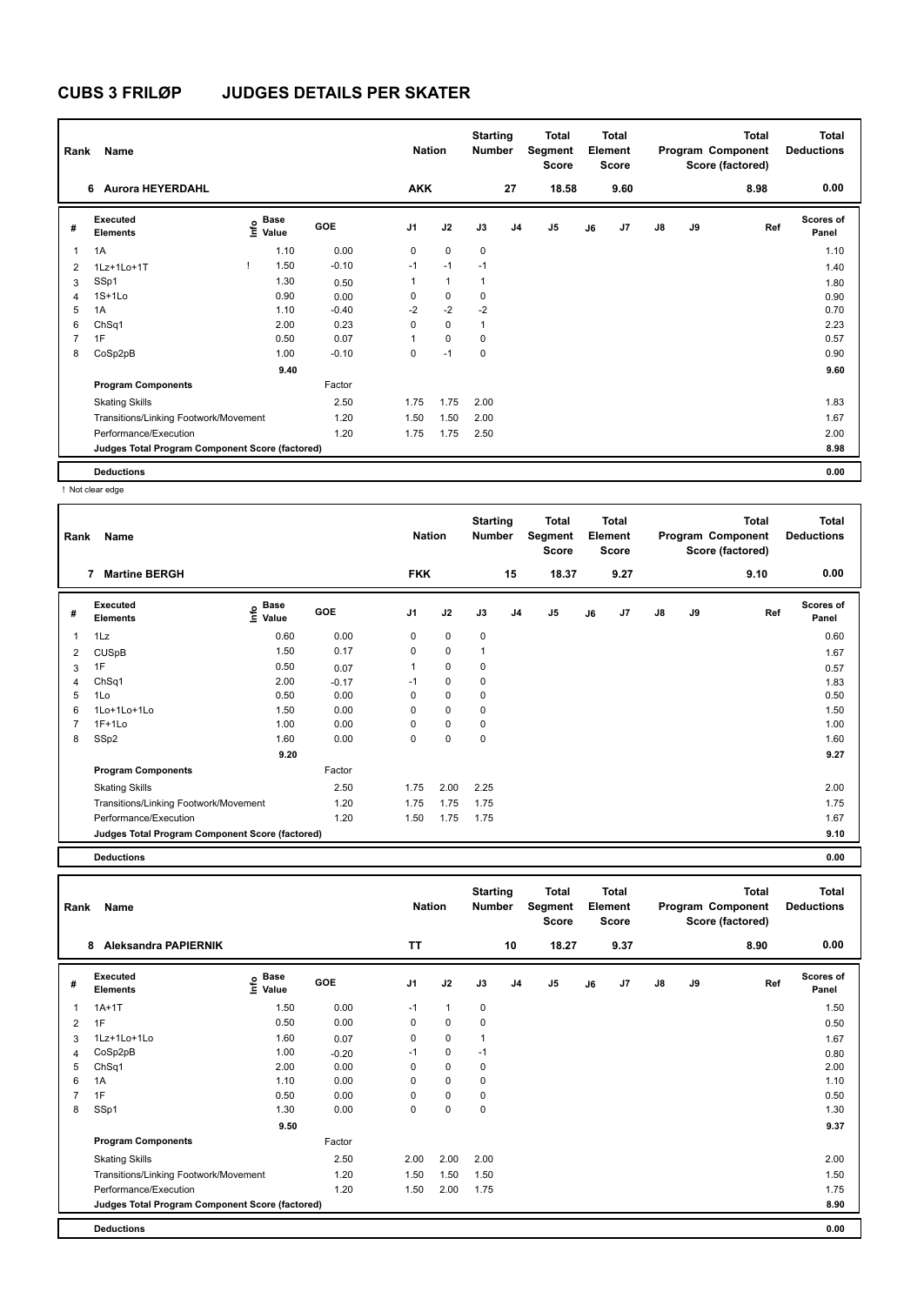| Rank           | Name                                            |                              |         | <b>Nation</b>  |             | <b>Starting</b><br>Number |    | Total<br>Segment<br><b>Score</b> |    | <b>Total</b><br>Element<br><b>Score</b> |               |    | <b>Total</b><br>Program Component<br>Score (factored) | <b>Total</b><br><b>Deductions</b> |
|----------------|-------------------------------------------------|------------------------------|---------|----------------|-------------|---------------------------|----|----------------------------------|----|-----------------------------------------|---------------|----|-------------------------------------------------------|-----------------------------------|
|                | <b>Elin SCHIBBYE</b><br>9                       |                              |         | OI             |             |                           | 1  | 17.29                            |    | 8.81                                    |               |    | 8.48                                                  | 0.00                              |
| #              | Executed<br><b>Elements</b>                     | <b>Base</b><br>Info<br>Value | GOE     | J <sub>1</sub> | J2          | J3                        | J4 | J5                               | J6 | J7                                      | $\mathsf{J}8$ | J9 | Ref                                                   | <b>Scores of</b><br>Panel         |
| 1              | 1Lo+1Lo+1Lo                                     | 1.50                         | 0.00    | 0              | $\mathbf 0$ | 0                         |    |                                  |    |                                         |               |    |                                                       | 1.50                              |
| 2              | ChSq1                                           | 2.00                         | $-0.33$ | $-1$           | $-1$        | 0                         |    |                                  |    |                                         |               |    |                                                       | 1.67                              |
| 3              | CoSp3p1                                         | 1.70                         | 0.17    | 0              | 0           | 1                         |    |                                  |    |                                         |               |    |                                                       | 1.87                              |
| $\overline{4}$ | $1F+1Lo$                                        | 1.00                         | 0.00    | 0              | 0           | 0                         |    |                                  |    |                                         |               |    |                                                       | 1.00                              |
| 5              | SSp1                                            | 1.30                         | $-0.10$ | 0              | $-1$        | 0                         |    |                                  |    |                                         |               |    |                                                       | 1.20                              |
| 6              | 1Lz                                             | 0.60                         | 0.00    | 0              | $\mathbf 0$ | 0                         |    |                                  |    |                                         |               |    |                                                       | 0.60                              |
| $\overline{7}$ | 1F                                              | 0.50                         | 0.00    | 0              | $\mathbf 0$ | 0                         |    |                                  |    |                                         |               |    |                                                       | 0.50                              |
| 8              | 1Lo                                             | 0.50                         | $-0.03$ | $-1$           | $\mathbf 0$ | 0                         |    |                                  |    |                                         |               |    |                                                       | 0.47                              |
|                |                                                 | 9.10                         |         |                |             |                           |    |                                  |    |                                         |               |    |                                                       | 8.81                              |
|                | <b>Program Components</b>                       |                              | Factor  |                |             |                           |    |                                  |    |                                         |               |    |                                                       |                                   |
|                | <b>Skating Skills</b>                           |                              | 2.50    | 1.75           | 1.50        | 2.00                      |    |                                  |    |                                         |               |    |                                                       | 1.75                              |
|                | Transitions/Linking Footwork/Movement           |                              | 1.20    | 2.00           | 1.50        | 1.75                      |    |                                  |    |                                         |               |    |                                                       | 1.75                              |
|                | Performance/Execution                           |                              | 1.20    | 1.50           | 1.75        | 1.75                      |    |                                  |    |                                         |               |    |                                                       | 1.67                              |
|                | Judges Total Program Component Score (factored) |                              |         |                |             |                           |    |                                  |    |                                         |               |    |                                                       | 8.48                              |
|                | <b>Deductions</b>                               |                              |         |                |             |                           |    |                                  |    |                                         |               |    |                                                       | 0.00                              |

| Rank | Name                                            |                                           |         | <b>Nation</b>  |             | <b>Starting</b><br><b>Number</b> |                | Total<br>Segment<br><b>Score</b> |    | Total<br>Element<br><b>Score</b> |               |    | <b>Total</b><br>Program Component<br>Score (factored) | <b>Total</b><br><b>Deductions</b> |
|------|-------------------------------------------------|-------------------------------------------|---------|----------------|-------------|----------------------------------|----------------|----------------------------------|----|----------------------------------|---------------|----|-------------------------------------------------------|-----------------------------------|
|      | <b>Christiane KROGFOSS</b><br>10                |                                           |         | <b>SSK</b>     |             |                                  | 9              | 17.01                            |    | 9.86                             |               |    | 7.15                                                  | 0.00                              |
| #    | <b>Executed</b><br><b>Elements</b>              | $\frac{6}{5}$ Base<br>$\frac{6}{5}$ Value | GOE     | J <sub>1</sub> | J2          | J3                               | J <sub>4</sub> | J5                               | J6 | J7                               | $\mathsf{J}8$ | J9 | Ref                                                   | Scores of<br>Panel                |
| 1    | 1F+1Lo+1Lo                                      | 1.50                                      | 0.00    | 0              | 0           | 0                                |                |                                  |    |                                  |               |    |                                                       | 1.50                              |
| 2    | 1A                                              | 1.10                                      | 0.00    | 0              | $\mathbf 0$ | 0                                |                |                                  |    |                                  |               |    |                                                       | 1.10                              |
| 3    | CCoSp3pB                                        | 1.70                                      | 0.00    | 0              | $\mathbf 0$ | $\mathbf 0$                      |                |                                  |    |                                  |               |    |                                                       | 1.70                              |
| 4    | ChSq1                                           | 2.00                                      | $-0.17$ | 0              | $-1$        | 0                                |                |                                  |    |                                  |               |    |                                                       | 1.83                              |
| 5    | 1Lo+1Lo                                         | 1.00                                      | 0.00    | 0              | $\mathbf 0$ | 0                                |                |                                  |    |                                  |               |    |                                                       | 1.00                              |
| 6    | 1A                                              | 1.10                                      | $-0.07$ | $-1$           | $\mathbf 0$ | 0                                |                |                                  |    |                                  |               |    |                                                       | 1.03                              |
| 7    | 1F                                              | 0.50                                      | 0.00    | 0              | $\mathbf 0$ | 0                                |                |                                  |    |                                  |               |    |                                                       | 0.50                              |
| 8    | LSpB                                            | 1.20                                      | 0.00    | 0              | $\mathbf 0$ | $\mathbf 0$                      |                |                                  |    |                                  |               |    |                                                       | 1.20                              |
|      |                                                 | 10.10                                     |         |                |             |                                  |                |                                  |    |                                  |               |    |                                                       | 9.86                              |
|      | <b>Program Components</b>                       |                                           | Factor  |                |             |                                  |                |                                  |    |                                  |               |    |                                                       |                                   |
|      | <b>Skating Skills</b>                           |                                           | 2.50    | 1.50           | 1.75        | 1.50                             |                |                                  |    |                                  |               |    |                                                       | 1.58                              |
|      | Transitions/Linking Footwork/Movement           |                                           | 1.20    | 1.50           | 1.25        | 1.50                             |                |                                  |    |                                  |               |    |                                                       | 1.42                              |
|      | Performance/Execution                           |                                           | 1.20    | 1.25           | 1.25        | 1.25                             |                |                                  |    |                                  |               |    |                                                       | 1.25                              |
|      | Judges Total Program Component Score (factored) |                                           |         |                |             |                                  |                |                                  |    |                                  |               |    |                                                       | 7.15                              |
|      | <b>Deductions</b>                               |                                           |         |                |             |                                  |                |                                  |    |                                  |               |    |                                                       | 0.00                              |

| Rank | Name                                            |                                  |            | <b>Nation</b>  |             | <b>Starting</b><br><b>Number</b> |                | <b>Total</b><br>Segment<br><b>Score</b> |    | <b>Total</b><br>Element<br><b>Score</b> |    |    | <b>Total</b><br>Program Component<br>Score (factored) | <b>Total</b><br><b>Deductions</b> |
|------|-------------------------------------------------|----------------------------------|------------|----------------|-------------|----------------------------------|----------------|-----------------------------------------|----|-----------------------------------------|----|----|-------------------------------------------------------|-----------------------------------|
| 11   | <b>Elinor SVENNING LERBUKT</b>                  |                                  |            | <b>MKK</b>     |             |                                  | 13             | 16.71                                   |    | 8.43                                    |    |    | 8.28                                                  | 0.00                              |
| #    | Executed<br><b>Elements</b>                     | <b>Base</b><br>e Base<br>⊆ Value | <b>GOE</b> | J <sub>1</sub> | J2          | J3                               | J <sub>4</sub> | J <sub>5</sub>                          | J6 | J <sub>7</sub>                          | J8 | J9 | Ref                                                   | <b>Scores of</b><br>Panel         |
| 1    | CoSp2pB                                         | 1.00                             | 0.23       | $\mathbf{1}$   | $-1$        | $\mathbf{1}$                     |                |                                         |    |                                         |    |    |                                                       | 1.23                              |
| 2    | $1F+1Lo$                                        | 1.00                             | 0.00       | 0              | $\mathbf 0$ | 0                                |                |                                         |    |                                         |    |    |                                                       | 1.00                              |
| 3    | 1A                                              | 1.10                             | $-0.60$    | $-3$           | $-3$        | $-3$                             |                |                                         |    |                                         |    |    |                                                       | 0.50                              |
| 4    | 1Lz+1Lo+1T                                      | 1.50                             | 0.00       | 0              | $\mathbf 0$ | 0                                |                |                                         |    |                                         |    |    |                                                       | 1.50                              |
| 5    | ChSq1                                           | 2.00                             | 0.23       | 0              | $\mathbf 0$ | 1                                |                |                                         |    |                                         |    |    |                                                       | 2.23                              |
| 6    | 1T                                              | 0.40                             | 0.00       | 0              | $\mathbf 0$ | $\mathbf 0$                      |                |                                         |    |                                         |    |    |                                                       | 0.40                              |
|      | SSpB                                            | 1.10                             | 0.00       | 0              | $\mathbf 0$ | 0                                |                |                                         |    |                                         |    |    |                                                       | 1.10                              |
| 8    | 1S                                              | 0.40                             | 0.07       | 1              | $\mathbf 0$ | 0                                |                |                                         |    |                                         |    |    |                                                       | 0.47                              |
|      |                                                 | 8.50                             |            |                |             |                                  |                |                                         |    |                                         |    |    |                                                       | 8.43                              |
|      | <b>Program Components</b>                       |                                  | Factor     |                |             |                                  |                |                                         |    |                                         |    |    |                                                       |                                   |
|      | <b>Skating Skills</b>                           |                                  | 2.50       | 1.75           | 1.50        | 2.00                             |                |                                         |    |                                         |    |    |                                                       | 1.75                              |
|      | Transitions/Linking Footwork/Movement           |                                  | 1.20       | 1.75           | 1.00        | 1.75                             |                |                                         |    |                                         |    |    |                                                       | 1.50                              |
|      | Performance/Execution                           |                                  | 1.20       | 2.00           | 1.25        | 2.00                             |                |                                         |    |                                         |    |    |                                                       | 1.75                              |
|      | Judges Total Program Component Score (factored) |                                  |            |                |             |                                  |                |                                         |    |                                         |    |    |                                                       | 8.28                              |
|      | <b>Deductions</b>                               |                                  |            |                |             |                                  |                |                                         |    |                                         |    |    |                                                       | 0.00                              |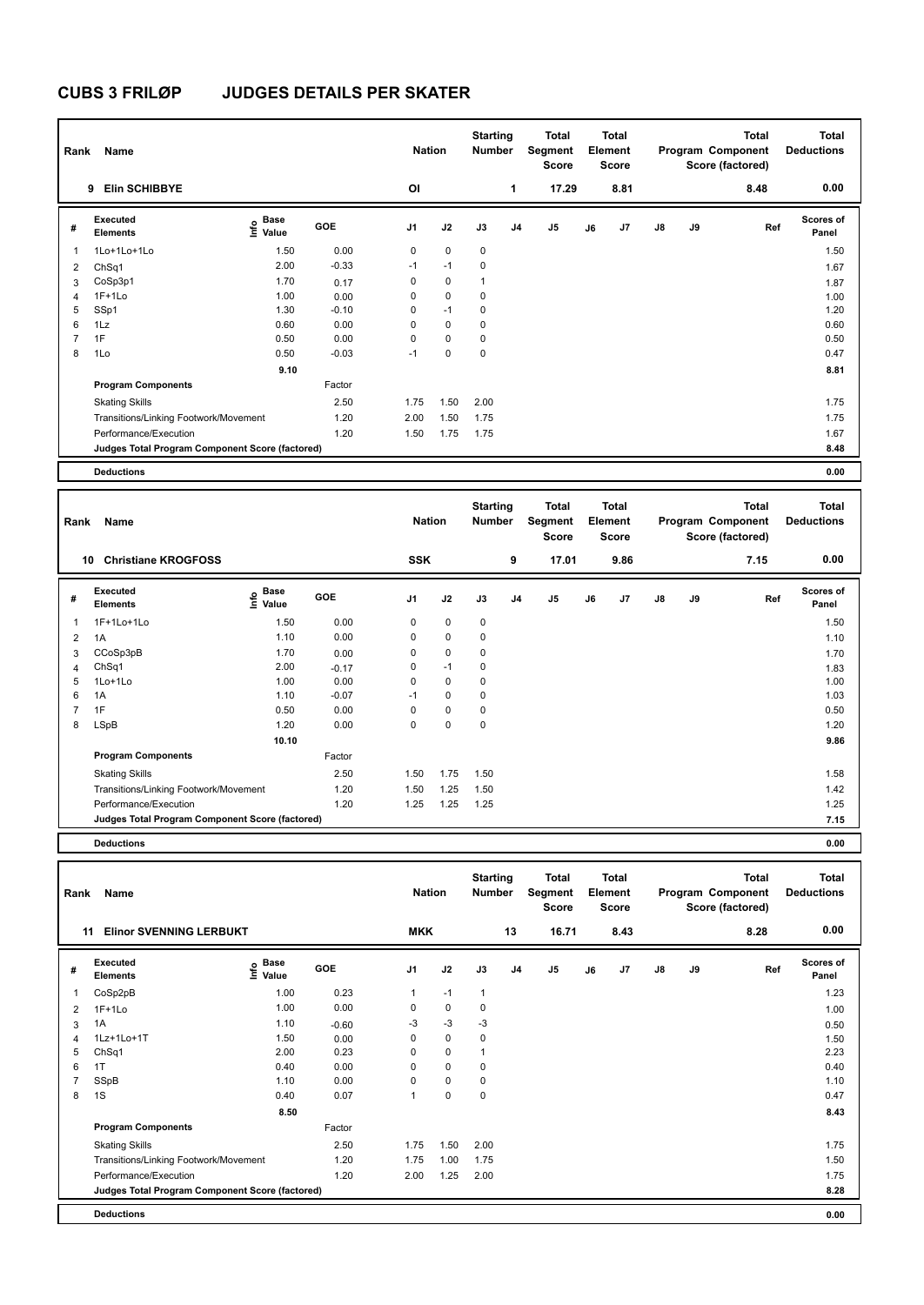| Rank           | Name                                            |                                  |         | <b>Nation</b>  |             | <b>Starting</b><br><b>Number</b> |                | Total<br>Segment<br><b>Score</b> |    | Total<br>Element<br><b>Score</b> |               |    | <b>Total</b><br>Program Component<br>Score (factored) | <b>Total</b><br><b>Deductions</b> |
|----------------|-------------------------------------------------|----------------------------------|---------|----------------|-------------|----------------------------------|----------------|----------------------------------|----|----------------------------------|---------------|----|-------------------------------------------------------|-----------------------------------|
|                | <b>Maria NILSEN HAUGE</b><br>12                 |                                  |         | <b>MKK</b>     |             |                                  | 18             | 16.01                            |    | 8.76                             |               |    | 7.25                                                  | 0.00                              |
| #              | Executed<br><b>Elements</b>                     | <b>Base</b><br>e Base<br>⊆ Value | GOE     | J <sub>1</sub> | J2          | J3                               | J <sub>4</sub> | J5                               | J6 | J <sub>7</sub>                   | $\mathsf{J}8$ | J9 | Ref                                                   | Scores of<br>Panel                |
| 1              | CSpB                                            | 1.10                             | 0.00    | 0              | $\mathbf 0$ | $\mathbf 0$                      |                |                                  |    |                                  |               |    |                                                       | 1.10                              |
| $\overline{2}$ | 1Lz+1T+1T                                       | 1.40                             | 0.00    | 0              | $\mathbf 0$ | $\mathbf 0$                      |                |                                  |    |                                  |               |    |                                                       | 1.40                              |
| 3              | 1A                                              | 1.10                             | 0.00    | 0              | $\mathbf 0$ | $\mathbf 0$                      |                |                                  |    |                                  |               |    |                                                       | 1.10                              |
| $\overline{4}$ | $1F+1T$                                         | 0.90                             | $-0.17$ | $-2$           | $-1$        | $-2$                             |                |                                  |    |                                  |               |    |                                                       | 0.73                              |
| 5              | ChSq1                                           | 2.00                             | $-0.17$ | $-1$           | $\mathbf 0$ | $\mathbf 0$                      |                |                                  |    |                                  |               |    |                                                       | 1.83                              |
| 6              | 1Lo                                             | 0.50                             | 0.00    | $\Omega$       | $\mathbf 0$ | $\mathbf 0$                      |                |                                  |    |                                  |               |    |                                                       | 0.50                              |
| $\overline{7}$ | 1F                                              | 0.50                             | 0.00    | 0              | $\mathbf 0$ | $\mathbf 0$                      |                |                                  |    |                                  |               |    |                                                       | 0.50                              |
| 8              | SSpB                                            | 1.10                             | 0.50    | 1              | 1           | $\mathbf{1}$                     |                |                                  |    |                                  |               |    |                                                       | 1.60                              |
|                |                                                 | 8.60                             |         |                |             |                                  |                |                                  |    |                                  |               |    |                                                       | 8.76                              |
|                | <b>Program Components</b>                       |                                  | Factor  |                |             |                                  |                |                                  |    |                                  |               |    |                                                       |                                   |
|                | <b>Skating Skills</b>                           |                                  | 2.50    | 1.50           | 1.50        | 1.50                             |                |                                  |    |                                  |               |    |                                                       | 1.50                              |
|                | Transitions/Linking Footwork/Movement           |                                  | 1.20    | 1.25           | 1.25        | 1.25                             |                |                                  |    |                                  |               |    |                                                       | 1.25                              |
|                | Performance/Execution                           |                                  | 1.20    | 2.00           | 1.75        | 1.25                             |                |                                  |    |                                  |               |    |                                                       | 1.67                              |
|                | Judges Total Program Component Score (factored) |                                  |         |                |             |                                  |                |                                  |    |                                  |               |    |                                                       | 7.25                              |
|                | <b>Deductions</b>                               |                                  |         |                |             |                                  |                |                                  |    |                                  |               |    |                                                       | 0.00                              |

| Rank           | Name                                            |                                  |                   | <b>Nation</b> |           | <b>Starting</b><br><b>Number</b> |    | <b>Total</b><br>Segment<br><b>Score</b> |    | Total<br>Element<br><b>Score</b> |               |    | <b>Total</b><br>Program Component<br>Score (factored) | <b>Total</b><br><b>Deductions</b> |
|----------------|-------------------------------------------------|----------------------------------|-------------------|---------------|-----------|----------------------------------|----|-----------------------------------------|----|----------------------------------|---------------|----|-------------------------------------------------------|-----------------------------------|
|                | <b>Kristina ERIKSEN</b><br>13                   |                                  |                   | <b>HIL</b>    |           |                                  | 5  | 15.44                                   |    | 8.14                             |               |    | 8.30                                                  | 1.00                              |
| #              | Executed<br><b>Elements</b>                     | <b>Base</b><br>e Base<br>⊆ Value | <b>GOE</b>        | J1            | J2        | J3                               | J4 | J <sub>5</sub>                          | J6 | J7                               | $\mathsf{J}8$ | J9 | Ref                                                   | <b>Scores of</b><br>Panel         |
| 1              | SSpB                                            | 1.10                             | $-0.10$           | 0             | 0         | $-1$                             |    |                                         |    |                                  |               |    |                                                       | 1.00                              |
| 2              | 1A+1Lo+1Lo                                      | 2.10                             | $-0.13$           | $-1$          | $-1$      | 0                                |    |                                         |    |                                  |               |    |                                                       | 1.97                              |
| 3              | $1Lz+1T$                                        | 1.00                             | $-0.03$           | 0             | $\pmb{0}$ | $-1$                             |    |                                         |    |                                  |               |    |                                                       | 0.97                              |
| 4              | 2S                                              | 1.30                             | $-0.60$           | $-3$          | $-3$      | $-3$                             |    |                                         |    |                                  |               |    |                                                       | 0.70                              |
| 5              | ChSq1                                           | 2.00                             | $-0.50$           | $-2$          | $-1$      | 0                                |    |                                         |    |                                  |               |    |                                                       | 1.50                              |
| 6              | 2T <                                            | 0.90                             | $-0.60$           | $-3$          | $-3$      | $-3$                             |    |                                         |    |                                  |               |    |                                                       | 0.30                              |
| $\overline{7}$ | CoSp3pB                                         | 1.50                             | $-0.30$           | $-1$          | $-1$      | $-1$                             |    |                                         |    |                                  |               |    |                                                       | 1.20                              |
| 8              | 1F                                              | 0.50                             | 0.00              | 0             | 0         | 0                                |    |                                         |    |                                  |               |    |                                                       | 0.50                              |
|                |                                                 | 10.40                            |                   |               |           |                                  |    |                                         |    |                                  |               |    |                                                       | 8.14                              |
|                | <b>Program Components</b>                       |                                  | Factor            |               |           |                                  |    |                                         |    |                                  |               |    |                                                       |                                   |
|                | <b>Skating Skills</b>                           |                                  | 2.50              | 2.00          | 1.75      | 2.00                             |    |                                         |    |                                  |               |    |                                                       | 1.92                              |
|                | Transitions/Linking Footwork/Movement           |                                  | 1.20              | 1.00          | 1.50      | 1.50                             |    |                                         |    |                                  |               |    |                                                       | 1.33                              |
|                | Performance/Execution                           |                                  | 1.20              | 1.50          | 1.50      | 1.75                             |    |                                         |    |                                  |               |    |                                                       | 1.58                              |
|                | Judges Total Program Component Score (factored) |                                  |                   |               |           |                                  |    |                                         |    |                                  |               |    |                                                       | 8.30                              |
|                | <b>Deductions</b>                               |                                  | Falls:<br>$-1.00$ |               |           |                                  |    |                                         |    |                                  |               |    |                                                       | $-1.00$                           |

< Under-rotated jump

| Rank | Name                                            |                                             |                   | <b>Nation</b>  |             | <b>Starting</b><br><b>Number</b> |                | <b>Total</b><br>Segment<br><b>Score</b> |    | <b>Total</b><br>Element<br><b>Score</b> |               |    | <b>Total</b><br>Program Component<br>Score (factored) | <b>Total</b><br><b>Deductions</b> |
|------|-------------------------------------------------|---------------------------------------------|-------------------|----------------|-------------|----------------------------------|----------------|-----------------------------------------|----|-----------------------------------------|---------------|----|-------------------------------------------------------|-----------------------------------|
|      | <b>Victoria TVEDT</b><br>14                     |                                             |                   | <b>AKK</b>     |             |                                  | 23             | 15.14                                   |    | 8.39                                    |               |    | 7.75                                                  | 1.00                              |
| #    | Executed<br><b>Elements</b>                     | <b>Base</b><br>e <sup>Base</sup><br>⊆ Value | <b>GOE</b>        | J <sub>1</sub> | J2          | J3                               | J <sub>4</sub> | J5                                      | J6 | J7                                      | $\mathsf{J}8$ | J9 | Ref                                                   | Scores of<br>Panel                |
|      | 1A+SEQ                                          | 0.88                                        | $-0.60$           | $-3$           | $-3$        | $-3$                             |                |                                         |    |                                         |               |    |                                                       | 0.28                              |
| 2    | 1Lo+1Lo                                         | 1.00                                        | 0.07              | 1              | $\mathbf 0$ | 0                                |                |                                         |    |                                         |               |    |                                                       | 1.07                              |
| 3    | CCoSp3p1                                        | 2.00                                        | 0.00              | 0              | $\mathbf 0$ | 0                                |                |                                         |    |                                         |               |    |                                                       | 2.00                              |
| 4    | 1Lze                                            | 0.50                                        | $-0.20$           | -3             | $-2$        | $-1$                             |                |                                         |    |                                         |               |    |                                                       | 0.30                              |
| 5    | ChSq1                                           | 2.00                                        | $-0.50$           | $-2$           | $-1$        | $\mathbf 0$                      |                |                                         |    |                                         |               |    |                                                       | 1.50                              |
| 6    | 2S                                              | 1.30                                        | $-0.60$           | $-3$           | $-3$        | $-3$                             |                |                                         |    |                                         |               |    |                                                       | 0.70                              |
| 7    | 1A                                              | 1.10                                        | $-0.13$           | $-1$           | $-1$        | 0                                |                |                                         |    |                                         |               |    |                                                       | 0.97                              |
| 8    | CSSpB                                           | 1.60                                        | $-0.03$           | $-2$           | $\mathbf 0$ | 1                                |                |                                         |    |                                         |               |    |                                                       | 1.57                              |
|      |                                                 | 10.38                                       |                   |                |             |                                  |                |                                         |    |                                         |               |    |                                                       | 8.39                              |
|      | <b>Program Components</b>                       |                                             | Factor            |                |             |                                  |                |                                         |    |                                         |               |    |                                                       |                                   |
|      | <b>Skating Skills</b>                           |                                             | 2.50              | 1.25           | 1.50        | 1.75                             |                |                                         |    |                                         |               |    |                                                       | 1.50                              |
|      | Transitions/Linking Footwork/Movement           |                                             | 1.20              | 1.75           | 1.25        | 1.75                             |                |                                         |    |                                         |               |    |                                                       | 1.58                              |
|      | Performance/Execution                           |                                             | 1.20              | 1.50           | 1.75        | 2.00                             |                |                                         |    |                                         |               |    |                                                       | 1.75                              |
|      | Judges Total Program Component Score (factored) |                                             |                   |                |             |                                  |                |                                         |    |                                         |               |    |                                                       | 7.75                              |
|      | <b>Deductions</b>                               |                                             | $-1.00$<br>Falls: |                |             |                                  |                |                                         |    |                                         |               |    |                                                       | $-1.00$                           |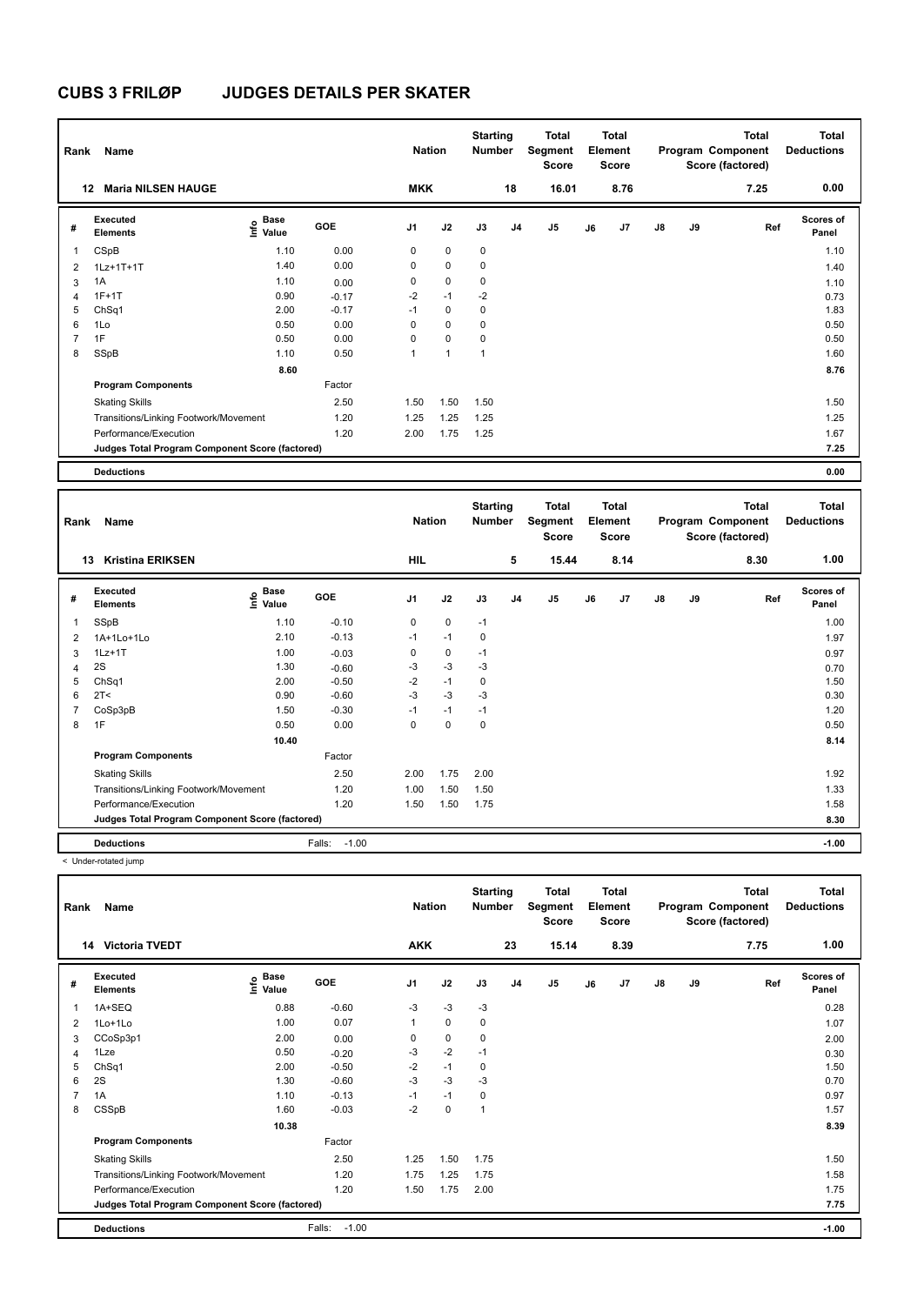| Rank                     | Name                                            |                       |         | <b>Nation</b> |             | <b>Starting</b><br><b>Number</b> |                | Total<br>Segment<br><b>Score</b> |    | <b>Total</b><br>Element<br><b>Score</b> |               |    | <b>Total</b><br>Program Component<br>Score (factored) | <b>Total</b><br><b>Deductions</b> |
|--------------------------|-------------------------------------------------|-----------------------|---------|---------------|-------------|----------------------------------|----------------|----------------------------------|----|-----------------------------------------|---------------|----|-------------------------------------------------------|-----------------------------------|
|                          | <b>Mathea JOHANNSON</b><br>15                   |                       |         | <b>SSK</b>    |             |                                  | 25             | 14.60                            |    | 8.27                                    |               |    | 6.33                                                  | 0.00                              |
| #                        | Executed<br><b>Elements</b>                     | Base<br>١nfo<br>Value | GOE     | J1            | J2          | J3                               | J <sub>4</sub> | J <sub>5</sub>                   | J6 | J7                                      | $\mathsf{J}8$ | J9 | Ref                                                   | <b>Scores of</b><br>Panel         |
| $\overline{\phantom{a}}$ | $1$ Lze $+1$ T                                  | 0.90                  | $-0.13$ | $-2$          | $-1$        | $-1$                             |                |                                  |    |                                         |               |    |                                                       | 0.77                              |
| $\overline{2}$           | 1A                                              | 1.10                  | $-0.40$ | $-2$          | $-2$        | $-2$                             |                |                                  |    |                                         |               |    |                                                       | 0.70                              |
| 3                        | SSp1                                            | 1.30                  | $-0.10$ | $-1$          | $\mathbf 0$ | 0                                |                |                                  |    |                                         |               |    |                                                       | 1.20                              |
| $\overline{4}$           | ChSq1                                           | 2.00                  | $-0.50$ | $-1$          | $-1$        | $-1$                             |                |                                  |    |                                         |               |    |                                                       | 1.50                              |
| 5                        | $1F+1T+1L0$                                     | 1.40                  | $-0.03$ | $-1$          | 0           | 0                                |                |                                  |    |                                         |               |    |                                                       | 1.37                              |
| 6                        | 1Lz                                             | 0.60                  | $-0.17$ | $-2$          | $-2$        | $-1$                             |                |                                  |    |                                         |               |    |                                                       | 0.43                              |
| $\overline{7}$           | 1Lo                                             | 0.50                  | 0.00    | 0             | 0           | 0                                |                |                                  |    |                                         |               |    |                                                       | 0.50                              |
| 8                        | CCoSp3p1                                        | 2.00                  | $-0.20$ | $-2$          | $\mathbf 0$ | 0                                |                |                                  |    |                                         |               |    |                                                       | 1.80                              |
|                          |                                                 | 9.80                  |         |               |             |                                  |                |                                  |    |                                         |               |    |                                                       | 8.27                              |
|                          | <b>Program Components</b>                       |                       | Factor  |               |             |                                  |                |                                  |    |                                         |               |    |                                                       |                                   |
|                          | <b>Skating Skills</b>                           |                       | 2.50    | 1.25          | 1.25        | 1.25                             |                |                                  |    |                                         |               |    |                                                       | 1.25                              |
|                          | Transitions/Linking Footwork/Movement           |                       | 1.20    | 1.75          | 1.00        | 1.50                             |                |                                  |    |                                         |               |    |                                                       | 1.42                              |
|                          | Performance/Execution                           |                       | 1.20    | 1.25          | 1.25        | 1.25                             |                |                                  |    |                                         |               |    |                                                       | 1.25                              |
|                          | Judges Total Program Component Score (factored) |                       |         |               |             |                                  |                |                                  |    |                                         |               |    |                                                       | 6.33                              |
|                          | <b>Deductions</b>                               |                       |         |               |             |                                  |                |                                  |    |                                         |               |    |                                                       | 0.00                              |

| Rank | Name                                            |                                   |         | <b>Nation</b> |              | <b>Starting</b><br>Number |    | <b>Total</b><br>Segment<br><b>Score</b> |    | <b>Total</b><br>Element<br><b>Score</b> |               |    | <b>Total</b><br>Program Component<br>Score (factored) | <b>Total</b><br><b>Deductions</b> |
|------|-------------------------------------------------|-----------------------------------|---------|---------------|--------------|---------------------------|----|-----------------------------------------|----|-----------------------------------------|---------------|----|-------------------------------------------------------|-----------------------------------|
|      | <b>Carly Camilla NILSEN BERG</b><br>16          |                                   |         | <b>OI</b>     |              |                           | 14 | 14.58                                   |    | 7.23                                    |               |    | 7.35                                                  | 0.00                              |
| #    | <b>Executed</b><br><b>Elements</b>              | <b>Base</b><br>$\frac{6}{5}$ Pase | GOE     | J1            | J2           | J3                        | J4 | J <sub>5</sub>                          | J6 | J7                                      | $\mathsf{J}8$ | J9 | Ref                                                   | <b>Scores of</b><br>Panel         |
| 1    | 1A                                              | 1.10                              | $-0.60$ | $-3$          | $-3$         | $-3$                      |    |                                         |    |                                         |               |    |                                                       | 0.50                              |
| 2    | 1F+1Lo+1Lo                                      | 1.50                              | $-0.07$ | $-1$          | $-1$         | 0                         |    |                                         |    |                                         |               |    |                                                       | 1.43                              |
| 3    | CCoSp2pB                                        | 1.20                              | $-0.50$ | $-1$          | $-2$         | $-2$                      |    |                                         |    |                                         |               |    |                                                       | 0.70                              |
| 4    | 1F                                              | 0.50                              | 0.07    | 0             | $\mathbf{1}$ | 0                         |    |                                         |    |                                         |               |    |                                                       | 0.57                              |
| 5    | ChSq1                                           | 2.00                              | $-0.17$ | $-1$          | 0            | 0                         |    |                                         |    |                                         |               |    |                                                       | 1.83                              |
| 6    | 1Lo                                             | 0.50                              | 0.00    | 0             | $\mathbf 0$  | $\mathbf 0$               |    |                                         |    |                                         |               |    |                                                       | 0.50                              |
| 7    | $1Lz+1Lo$                                       | 1.10                              | 0.00    | 0             | $\mathbf 0$  | 0                         |    |                                         |    |                                         |               |    |                                                       | 1.10                              |
| 8    | CSpB                                            | 1.10                              | $-0.50$ | $-1$          | $-2$         | $-2$                      |    |                                         |    |                                         |               |    |                                                       | 0.60                              |
|      |                                                 | 9.00                              |         |               |              |                           |    |                                         |    |                                         |               |    |                                                       | 7.23                              |
|      | <b>Program Components</b>                       |                                   | Factor  |               |              |                           |    |                                         |    |                                         |               |    |                                                       |                                   |
|      | <b>Skating Skills</b>                           |                                   | 2.50    | 1.75          | 1.25         | 1.50                      |    |                                         |    |                                         |               |    |                                                       | 1.50                              |
|      | Transitions/Linking Footwork/Movement           |                                   | 1.20    | 2.25          | 1.50         | 1.50                      |    |                                         |    |                                         |               |    |                                                       | 1.75                              |
|      | Performance/Execution                           |                                   | 1.20    | 1.50          | 1.00         | 1.25                      |    |                                         |    |                                         |               |    |                                                       | 1.25                              |
|      | Judges Total Program Component Score (factored) |                                   |         |               |              |                           |    |                                         |    |                                         |               |    |                                                       | 7.35                              |
|      |                                                 |                                   |         |               |              |                           |    |                                         |    |                                         |               |    |                                                       |                                   |

**Deductions 0.00**

| Rank | Name                                            |                                           |                   | <b>Nation</b>  |             | <b>Starting</b><br><b>Number</b> |    | <b>Total</b><br>Segment<br><b>Score</b> |    | <b>Total</b><br>Element<br>Score |               |    | Total<br>Program Component<br>Score (factored) | <b>Total</b><br><b>Deductions</b> |
|------|-------------------------------------------------|-------------------------------------------|-------------------|----------------|-------------|----------------------------------|----|-----------------------------------------|----|----------------------------------|---------------|----|------------------------------------------------|-----------------------------------|
| 17   | <b>Live TOFTE</b>                               |                                           |                   | <b>AKK</b>     |             |                                  | 19 | 14.04                                   |    | 7.09                             |               |    | 7.95                                           | 1.00                              |
| #    | Executed<br><b>Elements</b>                     | $\frac{e}{E}$ Base<br>$\frac{e}{E}$ Value | GOE               | J <sub>1</sub> | J2          | J3                               | J4 | J <sub>5</sub>                          | J6 | J7                               | $\mathsf{J}8$ | J9 | Ref                                            | <b>Scores of</b><br>Panel         |
| 1    | 1F                                              | 0.50                                      | 0.00              | 0              | $\mathbf 0$ | 0                                |    |                                         |    |                                  |               |    |                                                | 0.50                              |
| 2    | SSpB                                            | 1.10                                      | 0.00              | 0              | $\pmb{0}$   | 0                                |    |                                         |    |                                  |               |    |                                                | 1.10                              |
| 3    | ChSq1                                           | 2.00                                      | $-0.17$           | $-1$           | $\mathbf 0$ | 0                                |    |                                         |    |                                  |               |    |                                                | 1.83                              |
| 4    | 1S                                              | 0.40                                      | 0.00              | 0              | $\mathbf 0$ | $\mathbf 0$                      |    |                                         |    |                                  |               |    |                                                | 0.40                              |
| 5    | 1F+1T+1Lo                                       | 1.40                                      | 0.00              | 0              | $\mathbf 0$ | 0                                |    |                                         |    |                                  |               |    |                                                | 1.40                              |
| 6    | 1A                                              | 1.10                                      | $-0.60$           | $-3$           | $-3$        | $-3$                             |    |                                         |    |                                  |               |    |                                                | 0.50                              |
|      | 1Lz+1A+SEQ                                      | 1.36                                      | $-0.60$           | $-3$           | -3          | $-3$                             |    |                                         |    |                                  |               |    |                                                | 0.76                              |
| 8    | CoSp2pB                                         | 1.00                                      | $-0.40$           | $-2$           | $-1$        | $-1$                             |    |                                         |    |                                  |               |    |                                                | 0.60                              |
|      |                                                 | 8.86                                      |                   |                |             |                                  |    |                                         |    |                                  |               |    |                                                | 7.09                              |
|      | <b>Program Components</b>                       |                                           | Factor            |                |             |                                  |    |                                         |    |                                  |               |    |                                                |                                   |
|      | <b>Skating Skills</b>                           |                                           | 2.50              | 1.50           | 1.50        | 1.75                             |    |                                         |    |                                  |               |    |                                                | 1.58                              |
|      | Transitions/Linking Footwork/Movement           |                                           | 1.20              | 1.25           | 2.00        | 1.75                             |    |                                         |    |                                  |               |    |                                                | 1.67                              |
|      | Performance/Execution                           |                                           | 1.20              | 1.25           | 1.75        | 2.00                             |    |                                         |    |                                  |               |    |                                                | 1.67                              |
|      | Judges Total Program Component Score (factored) |                                           |                   |                |             |                                  |    |                                         |    |                                  |               |    |                                                | 7.95                              |
|      | <b>Deductions</b>                               |                                           | $-1.00$<br>Falls: |                |             |                                  |    |                                         |    |                                  |               |    |                                                | $-1.00$                           |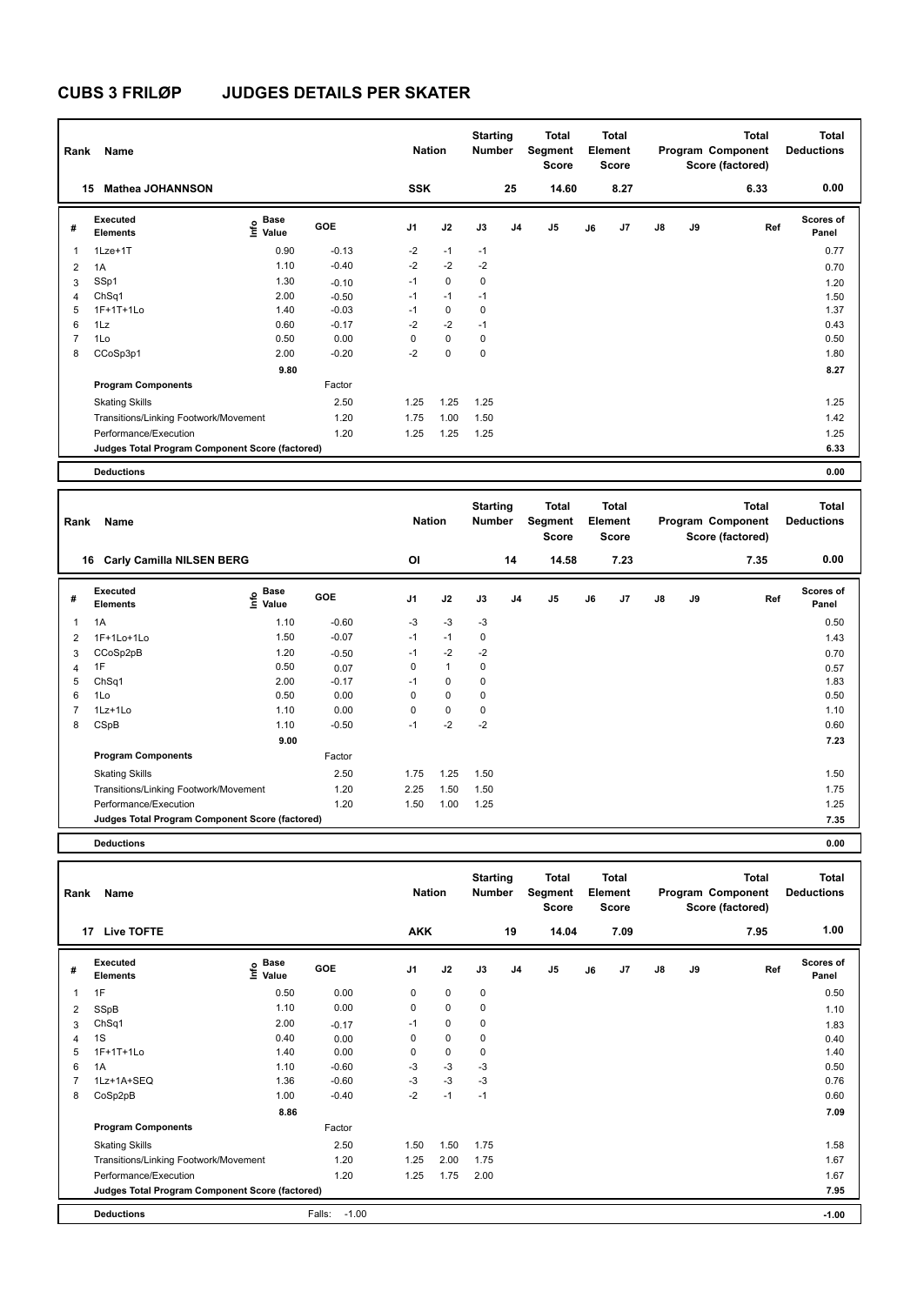| Rank | Name                                            |                              |         | <b>Nation</b>  |                          | <b>Starting</b><br><b>Number</b> |                | Total<br>Segment<br><b>Score</b> |    | <b>Total</b><br>Element<br><b>Score</b> |               |    | Total<br>Program Component<br>Score (factored) | <b>Total</b><br><b>Deductions</b> |
|------|-------------------------------------------------|------------------------------|---------|----------------|--------------------------|----------------------------------|----------------|----------------------------------|----|-----------------------------------------|---------------|----|------------------------------------------------|-----------------------------------|
| 18   | <b>Nela Christine EIKUM</b>                     |                              |         | <b>FKK</b>     |                          |                                  | 26             | 13.15                            |    | 6.70                                    |               |    | 6.45                                           | 0.00                              |
| #    | Executed<br><b>Elements</b>                     | <b>Base</b><br>lnfo<br>Value | GOE     | J <sub>1</sub> | J2                       | J3                               | J <sub>4</sub> | J <sub>5</sub>                   | J6 | J7                                      | $\mathsf{J}8$ | J9 | Ref                                            | <b>Scores of</b><br>Panel         |
| 1    | $1Lz+1T$                                        | 1.00                         | $-0.10$ | $-1$           | $-1$                     | $-1$                             |                |                                  |    |                                         |               |    |                                                | 0.90                              |
| 2    | 1A<<                                            | 0.00                         | 0.00    | $\sim$         | $\overline{\phantom{a}}$ | $\overline{\phantom{a}}$         |                |                                  |    |                                         |               |    |                                                | 0.00                              |
| 3    | SSp2                                            | 1.60                         | 0.07    | $-1$           | 0                        |                                  |                |                                  |    |                                         |               |    |                                                | 1.67                              |
| 4    | ChSq1                                           | 2.00                         | $-1.17$ | $-2$           | $-3$                     | $-2$                             |                |                                  |    |                                         |               |    |                                                | 0.83                              |
| 5    | 1F+1Lo+1Lo                                      | 1.50                         | 0.00    | 0              | $\mathbf 0$              | 0                                |                |                                  |    |                                         |               |    |                                                | 1.50                              |
| 6    | 1F                                              | 0.50                         | 0.00    | 0              | $\mathbf 0$              | 0                                |                |                                  |    |                                         |               |    |                                                | 0.50                              |
|      | 1Lo                                             | 0.50                         | 0.00    | 0              | $\mathbf 0$              | 0                                |                |                                  |    |                                         |               |    |                                                | 0.50                              |
| 8    | CoSp3pB                                         | 1.50                         | $-0.70$ | $-3$           | $-2$                     | $-2$                             |                |                                  |    |                                         |               |    |                                                | 0.80                              |
|      |                                                 | 8.60                         |         |                |                          |                                  |                |                                  |    |                                         |               |    |                                                | 6.70                              |
|      | <b>Program Components</b>                       |                              | Factor  |                |                          |                                  |                |                                  |    |                                         |               |    |                                                |                                   |
|      | <b>Skating Skills</b>                           |                              | 2.50    | 1.50           | 1.50                     | 1.50                             |                |                                  |    |                                         |               |    |                                                | 1.50                              |
|      | Transitions/Linking Footwork/Movement           |                              | 1.20    | 1.25           | 1.00                     | 1.25                             |                |                                  |    |                                         |               |    |                                                | 1.17                              |
|      | Performance/Execution                           |                              | 1.20    | 1.00           | 1.00                     | 1.25                             |                |                                  |    |                                         |               |    |                                                | 1.08                              |
|      | Judges Total Program Component Score (factored) |                              |         |                |                          |                                  |                |                                  |    |                                         |               |    |                                                | 6.45                              |
|      | <b>Deductions</b>                               |                              |         |                |                          |                                  |                |                                  |    |                                         |               |    |                                                | 0.00                              |

<< Downgraded jump ! Not clear edge

| Rank           | Name                                            |                              |                   | <b>Nation</b>  |             | <b>Starting</b><br><b>Number</b> |                | Total<br>Segment<br><b>Score</b> |    | Total<br>Element<br><b>Score</b> |    |    | <b>Total</b><br>Program Component<br>Score (factored) | <b>Total</b><br><b>Deductions</b> |
|----------------|-------------------------------------------------|------------------------------|-------------------|----------------|-------------|----------------------------------|----------------|----------------------------------|----|----------------------------------|----|----|-------------------------------------------------------|-----------------------------------|
|                | <b>Emma DYBSJORD</b><br>19                      |                              |                   | <b>OSK</b>     |             |                                  | 20             | 11.81                            |    | 5.23                             |    |    | 7.58                                                  | 1.00                              |
| #              | Executed<br><b>Elements</b>                     | <b>Base</b><br>lnfo<br>Value | GOE               | J <sub>1</sub> | J2          | J3                               | J <sub>4</sub> | J5                               | J6 | J <sub>7</sub>                   | J8 | J9 | Ref                                                   | Scores of<br>Panel                |
| $\mathbf{1}$   | 1A                                              | 1.10                         | $-0.27$           | $-1$           | $-2$        | $-1$                             |                |                                  |    |                                  |    |    |                                                       | 0.83                              |
| $\overline{2}$ | 1Lz                                             | 0.60                         | $-0.10$           | $-1$           | $-1$        | $-1$                             |                |                                  |    |                                  |    |    |                                                       | 0.50                              |
| 3              | SSpB                                            | 1.10                         | 0.00              | 0              | 0           | $\mathbf 0$                      |                |                                  |    |                                  |    |    |                                                       | 1.10                              |
| 4              | ChSq1                                           | 2.00                         | $-1.50$           | $-3$           | $-3$        | $-3$                             |                |                                  |    |                                  |    |    |                                                       | 0.50                              |
| 5              | $1F+1T$                                         | 0.90                         | 0.00              | 0              | 0           | 0                                |                |                                  |    |                                  |    |    |                                                       | 0.90                              |
| 6              | 1S                                              | 0.40                         | 0.00              | 0              | $\mathbf 0$ | 0                                |                |                                  |    |                                  |    |    |                                                       | 0.40                              |
| $\overline{7}$ | 1F                                              | 0.50                         | 0.00              | $\Omega$       | 0           | 0                                |                |                                  |    |                                  |    |    |                                                       | 0.50                              |
| 8              | <b>USpB</b>                                     | 1.00                         | $-0.50$           | $-2$           | $-2$        | $-1$                             |                |                                  |    |                                  |    |    |                                                       | 0.50                              |
|                |                                                 | 7.60                         |                   |                |             |                                  |                |                                  |    |                                  |    |    |                                                       | 5.23                              |
|                | <b>Program Components</b>                       |                              | Factor            |                |             |                                  |                |                                  |    |                                  |    |    |                                                       |                                   |
|                | <b>Skating Skills</b>                           |                              | 2.50              | 1.75           | 1.75        | 1.50                             |                |                                  |    |                                  |    |    |                                                       | 1.67                              |
|                | Transitions/Linking Footwork/Movement           |                              | 1.20              | 1.50           | 1.50        | 1.50                             |                |                                  |    |                                  |    |    |                                                       | 1.50                              |
|                | Performance/Execution                           |                              | 1.20              | 1.25           | 1.00        | 1.75                             |                |                                  |    |                                  |    |    |                                                       | 1.33                              |
|                | Judges Total Program Component Score (factored) |                              |                   |                |             |                                  |                |                                  |    |                                  |    |    |                                                       | 7.58                              |
|                | <b>Deductions</b>                               |                              | $-1.00$<br>Falls: |                |             |                                  |                |                                  |    |                                  |    |    |                                                       | $-1.00$                           |

| Rank         | Name                                            |                           |         | <b>Nation</b>  |                          | <b>Starting</b><br><b>Number</b> |    | <b>Total</b><br>Segment<br><b>Score</b> |    | <b>Total</b><br>Element<br><b>Score</b> |               |    | <b>Total</b><br>Program Component<br>Score (factored) | <b>Total</b><br><b>Deductions</b> |
|--------------|-------------------------------------------------|---------------------------|---------|----------------|--------------------------|----------------------------------|----|-----------------------------------------|----|-----------------------------------------|---------------|----|-------------------------------------------------------|-----------------------------------|
| 20           | Caroline Cecilie GJØLSTAD                       |                           |         | <b>TT</b>      |                          |                                  | 4  | 11.22                                   |    | 5.09                                    |               |    | 6.13                                                  | 0.00                              |
| #            | Executed<br><b>Elements</b>                     | Base<br>e Base<br>⊆ Value | GOE     | J <sub>1</sub> | J2                       | J3                               | J4 | J <sub>5</sub>                          | J6 | J7                                      | $\mathsf{J}8$ | J9 | Ref                                                   | <b>Scores of</b><br>Panel         |
| $\mathbf{1}$ | 1F                                              | 0.50                      | 0.00    | 0              | 0                        | $\mathbf 0$                      |    |                                         |    |                                         |               |    |                                                       | 0.50                              |
| 2            | <b>USpB</b>                                     | 1.00                      | $-0.30$ | $-1$           | $-2$                     | 0                                |    |                                         |    |                                         |               |    |                                                       | 0.70                              |
| 3            | 1Lo+1Lo                                         | 1.00                      | $-0.27$ | $-3$           | $-2$                     | $-3$                             |    |                                         |    |                                         |               |    |                                                       | 0.73                              |
| 4            | 1Lz                                             | 0.60                      | 0.00    | 0              | $\mathbf 0$              | $\mathbf 0$                      |    |                                         |    |                                         |               |    |                                                       | 0.60                              |
| 5            | ChSq1                                           | 2.00                      | $-0.17$ | $-1$           | $\mathbf 0$              | 0                                |    |                                         |    |                                         |               |    |                                                       | 1.83                              |
| 6            | 1S                                              | 0.40                      | 0.00    | 0              | $\mathbf 0$              | 0                                |    |                                         |    |                                         |               |    |                                                       | 0.40                              |
| 7            | SSp0                                            | 0.00                      | 0.00    |                | $\overline{\phantom{a}}$ |                                  |    |                                         |    |                                         |               |    |                                                       | 0.00                              |
| 8            | $1F+T$                                          | 0.50                      | $-0.17$ | $-2$           | $-2$                     | $-1$                             |    |                                         |    |                                         |               |    |                                                       | 0.33                              |
|              |                                                 | 6.00                      |         |                |                          |                                  |    |                                         |    |                                         |               |    |                                                       | 5.09                              |
|              | <b>Program Components</b>                       |                           | Factor  |                |                          |                                  |    |                                         |    |                                         |               |    |                                                       |                                   |
|              | <b>Skating Skills</b>                           |                           | 2.50    | 1.00           | 1.50                     | 1.50                             |    |                                         |    |                                         |               |    |                                                       | 1.33                              |
|              | Transitions/Linking Footwork/Movement           |                           | 1.20    | 0.75           | 1.25                     | 1.25                             |    |                                         |    |                                         |               |    |                                                       | 1.08                              |
|              | Performance/Execution                           |                           | 1.20    | 1.00           | 1.25                     | 1.50                             |    |                                         |    |                                         |               |    |                                                       | 1.25                              |
|              | Judges Total Program Component Score (factored) |                           |         |                |                          |                                  |    |                                         |    |                                         |               |    |                                                       | 6.13                              |
|              | <b>Deductions</b>                               |                           |         |                |                          |                                  |    |                                         |    |                                         |               |    |                                                       | 0.00                              |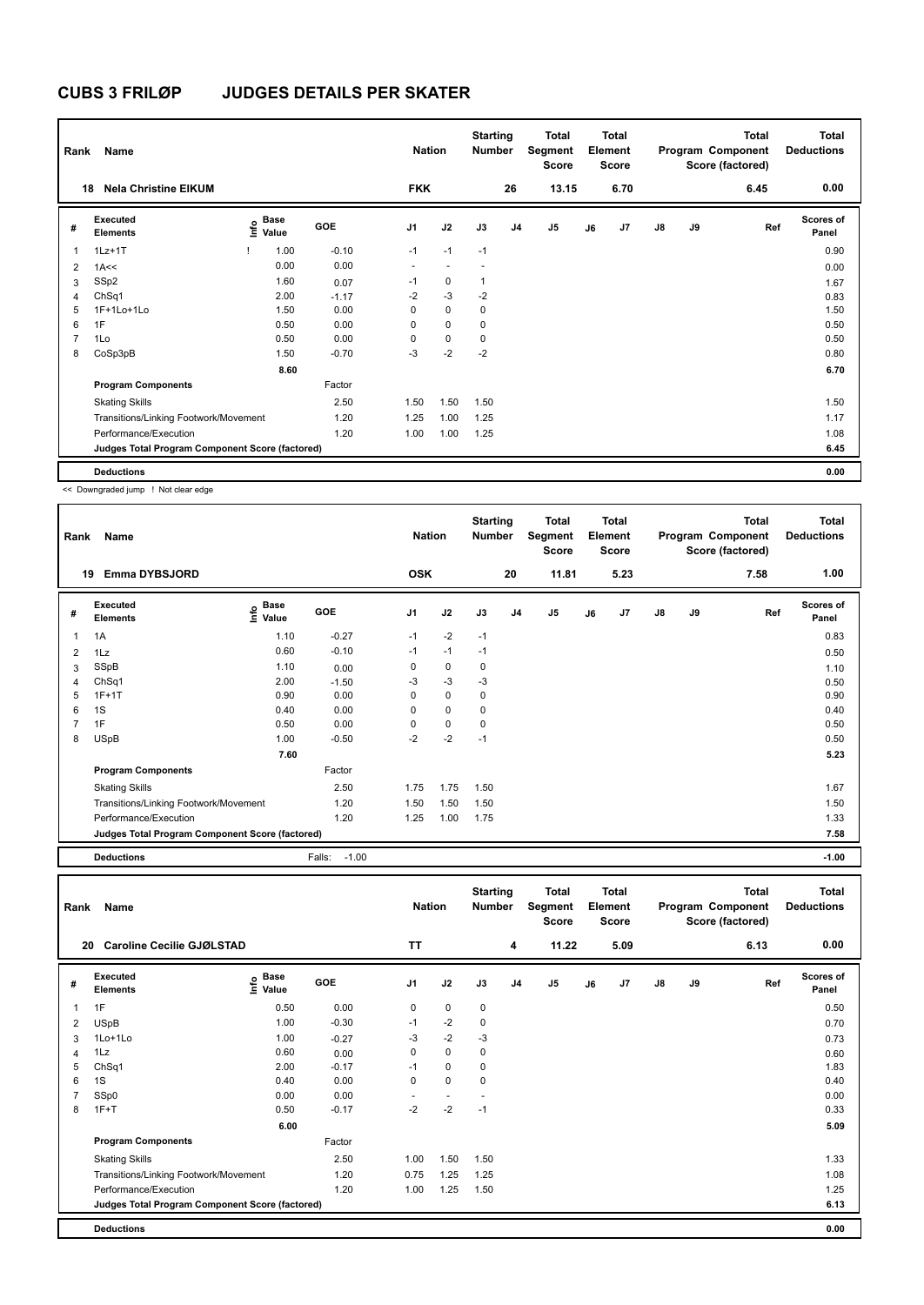| Rank           | Name                                            |                              |         | <b>Nation</b>  |             | <b>Starting</b><br><b>Number</b> |                | <b>Total</b><br>Segment<br><b>Score</b> |    | Total<br>Element<br><b>Score</b> |               |    | <b>Total</b><br>Program Component<br>Score (factored) | <b>Total</b><br><b>Deductions</b> |
|----------------|-------------------------------------------------|------------------------------|---------|----------------|-------------|----------------------------------|----------------|-----------------------------------------|----|----------------------------------|---------------|----|-------------------------------------------------------|-----------------------------------|
|                | Selma ØDE<br>21                                 |                              |         | <b>MKK</b>     |             |                                  | 16             | 11.06                                   |    | 6.26                             |               |    | 4.80                                                  | 0.00                              |
| #              | Executed<br><b>Elements</b>                     | <b>Base</b><br>١nfo<br>Value | GOE     | J <sub>1</sub> | J2          | J3                               | J <sub>4</sub> | J5                                      | J6 | J <sub>7</sub>                   | $\mathsf{J}8$ | J9 | Ref                                                   | <b>Scores of</b><br>Panel         |
| 1              | 1Lze                                            | 0.50                         | $-0.20$ | $-3$           | $-1$        | $-2$                             |                |                                         |    |                                  |               |    |                                                       | 0.30                              |
| $\overline{2}$ | <b>USpB</b>                                     | 1.00                         | 0.00    | 0              | $\mathbf 0$ | $\mathbf 0$                      |                |                                         |    |                                  |               |    |                                                       | 1.00                              |
| 3              | $1F+1T+1T$                                      | 1.30                         | $-0.07$ | $-1$           | $\mathbf 0$ | $-1$                             |                |                                         |    |                                  |               |    |                                                       | 1.23                              |
| $\overline{4}$ | 1Lo                                             | 0.50                         | $-0.20$ | $-2$           | $-2$        | $-2$                             |                |                                         |    |                                  |               |    |                                                       | 0.30                              |
| 5              | ChSq1                                           | 2.00                         | $-0.50$ | $-1$           | $-1$        | $-1$                             |                |                                         |    |                                  |               |    |                                                       | 1.50                              |
| 6              | $1T+1T$                                         | 0.80                         | $-0.10$ | $-1$           | $\mathbf 0$ | $-2$                             |                |                                         |    |                                  |               |    |                                                       | 0.70                              |
| $\overline{7}$ | 1S                                              | 0.40                         | $-0.07$ | $-1$           | $-1$        | 0                                |                |                                         |    |                                  |               |    |                                                       | 0.33                              |
| 8              | SSpB                                            | 1.10                         | $-0.20$ | $-1$           | $\mathbf 0$ | $-1$                             |                |                                         |    |                                  |               |    |                                                       | 0.90                              |
|                |                                                 | 7.60                         |         |                |             |                                  |                |                                         |    |                                  |               |    |                                                       | 6.26                              |
|                | <b>Program Components</b>                       |                              | Factor  |                |             |                                  |                |                                         |    |                                  |               |    |                                                       |                                   |
|                | <b>Skating Skills</b>                           |                              | 2.50    | 1.00           | 1.00        | 1.00                             |                |                                         |    |                                  |               |    |                                                       | 1.00                              |
|                | Transitions/Linking Footwork/Movement           |                              | 1.20    | 0.75           | 0.75        | 0.75                             |                |                                         |    |                                  |               |    |                                                       | 0.75                              |
|                | Performance/Execution                           |                              | 1.20    | 1.25           | 1.25        | 1.00                             |                |                                         |    |                                  |               |    |                                                       | 1.17                              |
|                | Judges Total Program Component Score (factored) |                              |         |                |             |                                  |                |                                         |    |                                  |               |    |                                                       | 4.80                              |
|                | <b>Deductions</b>                               |                              |         |                |             |                                  |                |                                         |    |                                  |               |    |                                                       | 0.00                              |

| Rank           | Name                                            |                                           |            | <b>Nation</b>  |                          | <b>Starting</b><br>Number |                | Total<br>Segment<br><b>Score</b> |    | <b>Total</b><br>Element<br><b>Score</b> |               |    | <b>Total</b><br>Program Component<br>Score (factored) | <b>Total</b><br><b>Deductions</b> |
|----------------|-------------------------------------------------|-------------------------------------------|------------|----------------|--------------------------|---------------------------|----------------|----------------------------------|----|-----------------------------------------|---------------|----|-------------------------------------------------------|-----------------------------------|
|                | <b>Emma Rønnevig LARSEN</b><br>22               |                                           |            | <b>SSK</b>     |                          |                           | 6              | 9.06                             |    | 3.93                                    |               |    | 5.13                                                  | 0.00                              |
| #              | <b>Executed</b><br><b>Elements</b>              | $\frac{e}{E}$ Base<br>$\frac{e}{E}$ Value | <b>GOE</b> | J <sub>1</sub> | J2                       | J3                        | J <sub>4</sub> | J <sub>5</sub>                   | J6 | J7                                      | $\mathsf{J}8$ | J9 | Ref                                                   | <b>Scores of</b><br>Panel         |
| 1              | 1Lz                                             | 0.60                                      | $-0.10$    | $-1$           | $-1$                     | $-1$                      |                |                                  |    |                                         |               |    |                                                       | 0.50                              |
| $\overline{2}$ | $1F+T+T$                                        | 0.50                                      | $-0.23$    | $-3$           | $-2$                     | $-2$                      |                |                                  |    |                                         |               |    |                                                       | 0.27                              |
| 3              | 1Lo                                             | 0.50                                      | $-0.10$    | $-1$           | $-1$                     | $-1$                      |                |                                  |    |                                         |               |    |                                                       | 0.40                              |
| 4              | SSp0                                            | 0.00                                      | 0.00       |                | $\overline{\phantom{a}}$ | $\overline{\phantom{a}}$  |                |                                  |    |                                         |               |    |                                                       | 0.00                              |
| 5              | Ch <sub>Sq1</sub>                               | 2.00                                      | $-0.67$    | $-1$           | $-2$                     | $-1$                      |                |                                  |    |                                         |               |    |                                                       | 1.33                              |
| 6              | 1F                                              | 0.50                                      | $-0.07$    | $-1$           | $\mathbf 0$              | $-1$                      |                |                                  |    |                                         |               |    |                                                       | 0.43                              |
| 7              | 1Lze                                            | 0.50                                      | $-0.30$    | $-3$           | $-3$                     | $-3$                      |                |                                  |    |                                         |               |    |                                                       | 0.20                              |
| 8              | <b>USpB</b>                                     | 1.00                                      | $-0.20$    | $-1$           | $-1$                     | $\mathbf 0$               |                |                                  |    |                                         |               |    |                                                       | 0.80                              |
|                |                                                 | 5.60                                      |            |                |                          |                           |                |                                  |    |                                         |               |    |                                                       | 3.93                              |
|                | <b>Program Components</b>                       |                                           | Factor     |                |                          |                           |                |                                  |    |                                         |               |    |                                                       |                                   |
|                | <b>Skating Skills</b>                           |                                           | 2.50       | 1.25           | 1.25                     | 1.25                      |                |                                  |    |                                         |               |    |                                                       | 1.25                              |
|                | Transitions/Linking Footwork/Movement           |                                           | 1.20       | 0.75           | 0.75                     | 1.00                      |                |                                  |    |                                         |               |    |                                                       | 0.83                              |
|                | Performance/Execution                           |                                           | 1.20       | 0.50           | 1.00                     | 1.00                      |                |                                  |    |                                         |               |    |                                                       | 0.83                              |
|                | Judges Total Program Component Score (factored) |                                           |            |                |                          |                           |                |                                  |    |                                         |               |    |                                                       | 5.13                              |
|                |                                                 |                                           |            |                |                          |                           |                |                                  |    |                                         |               |    |                                                       |                                   |

**Deductions 0.00**

| Rank           | Name                                            |                                  |      |         | <b>Nation</b>  |                          | <b>Starting</b><br><b>Number</b> |                | Total<br>Segment<br><b>Score</b> |    | <b>Total</b><br>Element<br><b>Score</b> |               |    | <b>Total</b><br>Program Component<br>Score (factored) | <b>Total</b><br><b>Deductions</b> |
|----------------|-------------------------------------------------|----------------------------------|------|---------|----------------|--------------------------|----------------------------------|----------------|----------------------------------|----|-----------------------------------------|---------------|----|-------------------------------------------------------|-----------------------------------|
| 23             | <b>Marianne RUDI</b>                            |                                  |      |         | <b>LKK</b>     |                          |                                  | 7              | 8.44                             |    | 4.04                                    |               |    | 4.40                                                  | 0.00                              |
| #              | Executed<br><b>Elements</b>                     | <b>Base</b><br>o Base<br>⊆ Value |      | GOE     | J <sub>1</sub> | J2                       | J3                               | J <sub>4</sub> | J <sub>5</sub>                   | J6 | J7                                      | $\mathsf{J}8$ | J9 | Ref                                                   | <b>Scores of</b><br>Panel         |
| 1              | 1Lo+SEQ                                         |                                  | 0.40 | $-0.30$ | $-3$           | $-3$                     | $-3$                             |                |                                  |    |                                         |               |    |                                                       | 0.10                              |
| 2              | 1F                                              |                                  | 0.50 | 0.00    | 0              | $\mathbf 0$              | $\mathbf 0$                      |                |                                  |    |                                         |               |    |                                                       | 0.50                              |
| 3              | <b>USpB</b>                                     |                                  | 1.00 | 0.00    | $\Omega$       | $\mathbf 0$              | 0                                |                |                                  |    |                                         |               |    |                                                       | 1.00                              |
| $\overline{4}$ | 1Lo                                             |                                  | 0.50 | 0.00    | 0              | $\mathbf 0$              | 0                                |                |                                  |    |                                         |               |    |                                                       | 0.50                              |
| 5              | ChSq1                                           |                                  | 2.00 | $-0.83$ | $-2$           | $-2$                     | $-1$                             |                |                                  |    |                                         |               |    |                                                       | 1.17                              |
| 6              | 1F                                              |                                  | 0.50 | $-0.03$ | $-1$           | $\mathbf 0$              | 0                                |                |                                  |    |                                         |               |    |                                                       | 0.47                              |
|                | ssp0                                            |                                  | 0.00 | 0.00    | ٠              | $\overline{\phantom{a}}$ | $\overline{\phantom{a}}$         |                |                                  |    |                                         |               |    |                                                       | 0.00                              |
| 8              | $1Lz+T$                                         |                                  | 0.60 | $-0.30$ | $-3$           | $-3$                     | $-3$                             |                |                                  |    |                                         |               |    |                                                       | 0.30                              |
|                |                                                 |                                  | 5.50 |         |                |                          |                                  |                |                                  |    |                                         |               |    |                                                       | 4.04                              |
|                | <b>Program Components</b>                       |                                  |      | Factor  |                |                          |                                  |                |                                  |    |                                         |               |    |                                                       |                                   |
|                | <b>Skating Skills</b>                           |                                  |      | 2.50    | 1.00           | 0.75                     | 1.00                             |                |                                  |    |                                         |               |    |                                                       | 0.92                              |
|                | Transitions/Linking Footwork/Movement           |                                  |      | 1.20    | 1.00           | 1.25                     | 0.75                             |                |                                  |    |                                         |               |    |                                                       | 1.00                              |
|                | Performance/Execution                           |                                  |      | 1.20    | 0.75           | 0.75                     | 0.75                             |                |                                  |    |                                         |               |    |                                                       | 0.75                              |
|                | Judges Total Program Component Score (factored) |                                  |      |         |                |                          |                                  |                |                                  |    |                                         |               |    |                                                       | 4.40                              |
|                | <b>Deductions</b>                               |                                  |      |         |                |                          |                                  |                |                                  |    |                                         |               |    |                                                       | 0.00                              |

! Not clear edge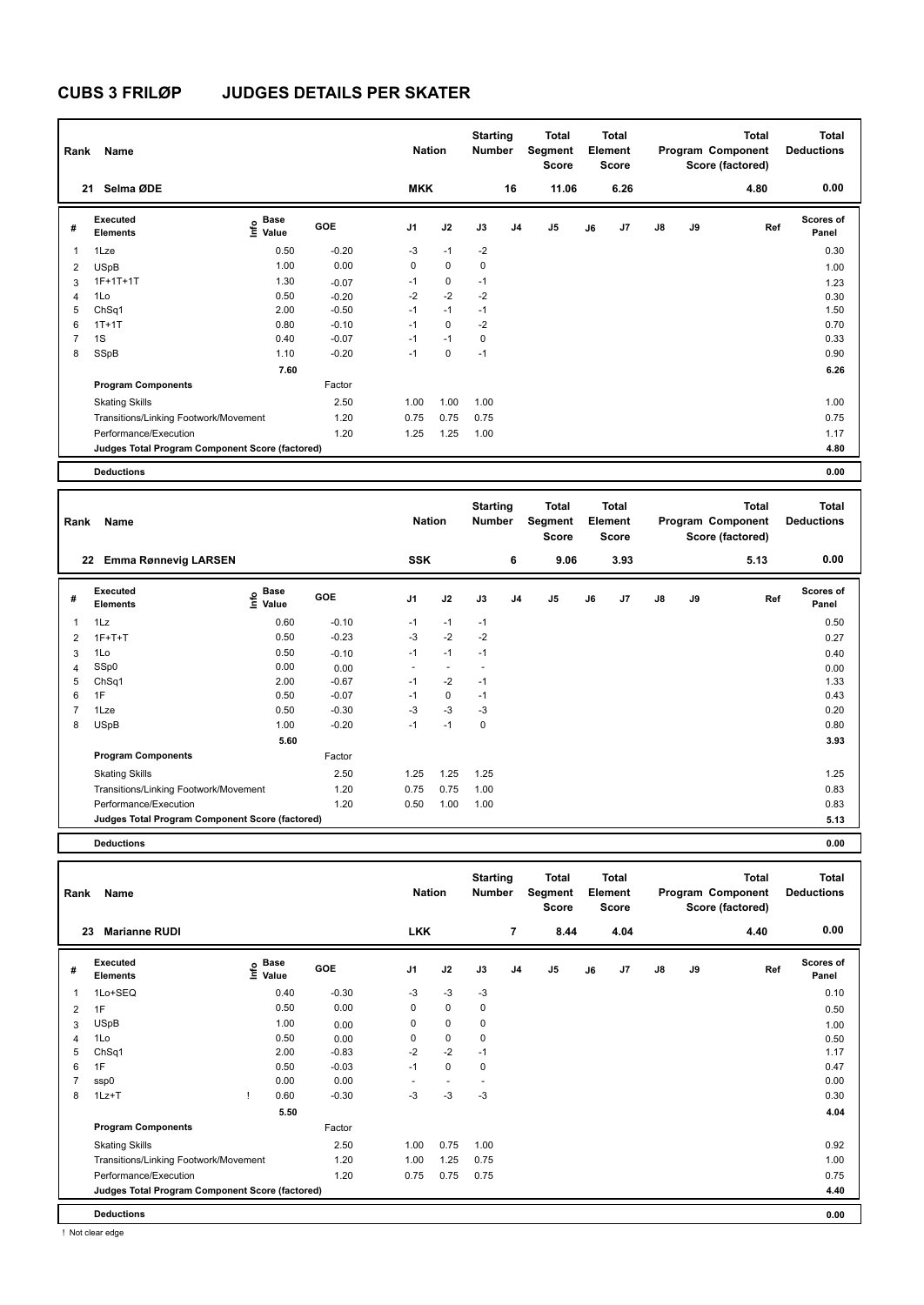| Rank                     | Name                                            |                           |         | <b>Nation</b>  |                          | <b>Starting</b><br><b>Number</b> |                | <b>Total</b><br>Segment<br><b>Score</b> |    | Total<br>Element<br><b>Score</b> |               |    | <b>Total</b><br>Program Component<br>Score (factored) | <b>Total</b><br><b>Deductions</b> |
|--------------------------|-------------------------------------------------|---------------------------|---------|----------------|--------------------------|----------------------------------|----------------|-----------------------------------------|----|----------------------------------|---------------|----|-------------------------------------------------------|-----------------------------------|
|                          | <b>Marie Ims CARLSEN</b><br>24                  |                           |         | <b>TT</b>      |                          |                                  | 24             | 8.30                                    |    | 4.00                             |               |    | 4.30                                                  | 0.00                              |
| #                        | Executed<br><b>Elements</b>                     | <b>Base</b><br>e<br>Value | GOE     | J <sub>1</sub> | J2                       | J3                               | J <sub>4</sub> | J5                                      | J6 | J <sub>7</sub>                   | $\mathsf{J}8$ | J9 | Ref                                                   | <b>Scores of</b><br>Panel         |
| $\overline{\phantom{a}}$ | $1F+T+T$                                        | 0.50                      | $-0.27$ | $-3$           | $-3$                     | $-2$                             |                |                                         |    |                                  |               |    |                                                       | 0.23                              |
| $\overline{2}$           | SSp0                                            | 0.00                      | 0.00    | $\sim$         | $\overline{\phantom{a}}$ | $\sim$                           |                |                                         |    |                                  |               |    |                                                       | 0.00                              |
| 3                        | $1Lo+T$                                         | 0.50                      | $-0.17$ | $-3$           | $-1$                     | $-1$                             |                |                                         |    |                                  |               |    |                                                       | 0.33                              |
| $\overline{4}$           | ChSq1                                           | 2.00                      | $-0.50$ | $-1$           | $-2$                     | $\mathbf 0$                      |                |                                         |    |                                  |               |    |                                                       | 1.50                              |
| 5                        | 1S                                              | 0.40                      | $-0.03$ | $-1$           | $\mathbf 0$              | $\mathbf 0$                      |                |                                         |    |                                  |               |    |                                                       | 0.37                              |
| 6                        | 1Lz                                             | 0.60                      | 0.00    | 0              | $\mathbf 0$              | $\mathbf 0$                      |                |                                         |    |                                  |               |    |                                                       | 0.60                              |
| $\overline{7}$           | <b>USpB</b>                                     | 1.00                      | $-0.30$ | $-1$           | $-1$                     | $-1$                             |                |                                         |    |                                  |               |    |                                                       | 0.70                              |
| 8                        | 1Lo                                             | 0.50                      | $-0.23$ | $-3$           | $-2$                     | $-2$                             |                |                                         |    |                                  |               |    |                                                       | 0.27                              |
|                          |                                                 | 5.50                      |         |                |                          |                                  |                |                                         |    |                                  |               |    |                                                       | 4.00                              |
|                          | <b>Program Components</b>                       |                           | Factor  |                |                          |                                  |                |                                         |    |                                  |               |    |                                                       |                                   |
|                          | <b>Skating Skills</b>                           |                           | 2.50    | 0.75           | 1.00                     | 1.00                             |                |                                         |    |                                  |               |    |                                                       | 0.92                              |
|                          | Transitions/Linking Footwork/Movement           |                           | 1.20    | 1.00           | 1.00                     | 0.75                             |                |                                         |    |                                  |               |    |                                                       | 0.92                              |
|                          | Performance/Execution                           |                           | 1.20    | 0.75           | 0.75                     | 0.75                             |                |                                         |    |                                  |               |    |                                                       | 0.75                              |
|                          | Judges Total Program Component Score (factored) |                           |         |                |                          |                                  |                |                                         |    |                                  |               |    |                                                       | 4.30                              |
|                          | <b>Deductions</b>                               |                           |         |                |                          |                                  |                |                                         |    |                                  |               |    |                                                       | 0.00                              |

| Rank                                            | Name                                  |                           |         | <b>Nation</b>            |                          | <b>Starting</b><br>Number |                | Segment | <b>Total</b><br><b>Score</b> |    | <b>Total</b><br>Element<br><b>Score</b> |               |    | <b>Total</b><br>Program Component<br>Score (factored) | <b>Total</b><br><b>Deductions</b> |
|-------------------------------------------------|---------------------------------------|---------------------------|---------|--------------------------|--------------------------|---------------------------|----------------|---------|------------------------------|----|-----------------------------------------|---------------|----|-------------------------------------------------------|-----------------------------------|
|                                                 | <b>Helena PICHE</b><br>25             |                           |         | <b>AKK</b>               |                          |                           | 21             |         | 7.74                         |    | 3.86                                    |               |    | 3.88                                                  | 0.00                              |
| #                                               | Executed<br><b>Elements</b>           | Base<br>o Base<br>⊆ Value | GOE     | J <sub>1</sub>           | J2                       | J3                        | J <sub>4</sub> | J5      |                              | J6 | J <sub>7</sub>                          | $\mathsf{J}8$ | J9 | Ref                                                   | <b>Scores of</b><br>Panel         |
| 1                                               | 1Lo                                   | 0.50                      | $-0.07$ | $-1$                     | $-1$                     | 0                         |                |         |                              |    |                                         |               |    |                                                       | 0.43                              |
| $\overline{2}$                                  | $1S+1Lo$                              | 0.90                      | $-0.03$ | 0                        | $-1$                     | 0                         |                |         |                              |    |                                         |               |    |                                                       | 0.87                              |
| 3                                               | $1F+T$                                | 0.50                      | $-0.20$ | $-2$                     | $-2$                     | $-2$                      |                |         |                              |    |                                         |               |    |                                                       | 0.30                              |
| 4                                               | SSp                                   | 0.00                      | 0.00    | $\overline{\phantom{a}}$ | $\overline{\phantom{a}}$ | $\overline{\phantom{a}}$  |                |         |                              |    |                                         |               |    |                                                       | 0.00                              |
| 5                                               | ChSq1                                 | 2.00                      | $-1.17$ | $-2$                     | $-3$                     | $-2$                      |                |         |                              |    |                                         |               |    |                                                       | 0.83                              |
| 6                                               | 1T                                    | 0.40                      | 0.00    | 0                        | $\mathbf 0$              | $\mathbf 0$               |                |         |                              |    |                                         |               |    |                                                       | 0.40                              |
| 7                                               | <b>USpB</b>                           | 1.00                      | $-0.40$ | $-2$                     | $-2$                     | $\mathbf 0$               |                |         |                              |    |                                         |               |    |                                                       | 0.60                              |
| 8                                               | 1Lz                                   | 0.60                      | $-0.17$ | $-2$                     | $-2$                     | $-1$                      |                |         |                              |    |                                         |               |    |                                                       | 0.43                              |
|                                                 |                                       | 5.90                      |         |                          |                          |                           |                |         |                              |    |                                         |               |    |                                                       | 3.86                              |
|                                                 | <b>Program Components</b>             |                           | Factor  |                          |                          |                           |                |         |                              |    |                                         |               |    |                                                       |                                   |
|                                                 | <b>Skating Skills</b>                 |                           | 2.50    | 0.75                     | 0.75                     | 1.00                      |                |         |                              |    |                                         |               |    |                                                       | 0.83                              |
|                                                 | Transitions/Linking Footwork/Movement |                           | 1.20    | 0.75                     | 0.75                     | 0.75                      |                |         |                              |    |                                         |               |    |                                                       | 0.75                              |
|                                                 | Performance/Execution                 |                           | 1.20    | 0.75                     | 0.50                     | 1.00                      |                |         |                              |    |                                         |               |    |                                                       | 0.75                              |
| Judges Total Program Component Score (factored) |                                       |                           |         |                          |                          |                           |                |         |                              |    |                                         |               |    |                                                       | 3.88                              |
|                                                 |                                       |                           |         |                          |                          |                           |                |         |                              |    |                                         |               |    |                                                       |                                   |

**Deductions 0.00**

| Rank | Name                                            |                             |         | <b>Nation</b>            |                          | <b>Starting</b><br><b>Number</b> |                | Total<br>Segment<br><b>Score</b> |    | <b>Total</b><br>Element<br><b>Score</b> |               |    | <b>Total</b><br>Program Component<br>Score (factored) | Total<br><b>Deductions</b> |
|------|-------------------------------------------------|-----------------------------|---------|--------------------------|--------------------------|----------------------------------|----------------|----------------------------------|----|-----------------------------------------|---------------|----|-------------------------------------------------------|----------------------------|
| 26   | Daniela Garcia HAUGE                            |                             |         | <b>FKK</b>               |                          |                                  | 12             | 6.92                             |    | 3.04                                    |               |    | 3.88                                                  | 0.00                       |
| #    | Executed<br><b>Elements</b>                     | Base<br>$\frac{6}{5}$ Value | GOE     | J <sub>1</sub>           | J2                       | J3                               | J <sub>4</sub> | J <sub>5</sub>                   | J6 | J7                                      | $\mathsf{J}8$ | J9 | Ref                                                   | <b>Scores of</b><br>Panel  |
| 1    | <b>USpB</b>                                     | 1.00                        | $-0.50$ | $-2$                     | $-2$                     | $-1$                             |                |                                  |    |                                         |               |    |                                                       | 0.50                       |
| 2    | $1T+1T$                                         | 0.80                        | $-0.20$ | $-3$                     | $-1$                     | $-2$                             |                |                                  |    |                                         |               |    |                                                       | 0.60                       |
| 3    | $1S+1T$                                         | 0.80                        | $-0.03$ | $-1$                     | $\mathbf 0$              | 0                                |                |                                  |    |                                         |               |    |                                                       | 0.77                       |
| 4    | $1T*+1T*+1T*$                                   | 0.00                        | 0.00    | $\overline{\phantom{a}}$ | $\overline{\phantom{a}}$ |                                  |                |                                  |    |                                         |               |    |                                                       | 0.00                       |
| 5    | ssp0                                            | 0.00                        | 0.00    |                          |                          |                                  |                |                                  |    |                                         |               |    |                                                       | 0.00                       |
| 6    | ChSq1                                           | 2.00                        | $-0.83$ | $-2$                     | $-2$                     | $-1$                             |                |                                  |    |                                         |               |    |                                                       | 1.17                       |
|      | $1F*+1T*$                                       | 0.00                        | 0.00    |                          |                          |                                  |                |                                  |    |                                         |               |    |                                                       | 0.00                       |
| 8    | Lo                                              | 0.00                        | 0.00    |                          |                          |                                  |                |                                  |    |                                         |               |    |                                                       | 0.00                       |
|      |                                                 | 4.60                        |         |                          |                          |                                  |                |                                  |    |                                         |               |    |                                                       | 3.04                       |
|      | <b>Program Components</b>                       |                             | Factor  |                          |                          |                                  |                |                                  |    |                                         |               |    |                                                       |                            |
|      | <b>Skating Skills</b>                           |                             | 2.50    | 0.75                     | 1.00                     | 0.75                             |                |                                  |    |                                         |               |    |                                                       | 0.83                       |
|      | Transitions/Linking Footwork/Movement           |                             | 1.20    | 0.75                     | 0.75                     | 0.50                             |                |                                  |    |                                         |               |    |                                                       | 0.67                       |
|      | Performance/Execution                           |                             | 1.20    | 0.75                     | 0.75                     | 1.00                             |                |                                  |    |                                         |               |    |                                                       | 0.83                       |
|      | Judges Total Program Component Score (factored) |                             |         |                          |                          |                                  |                |                                  |    |                                         |               |    |                                                       | 3.88                       |
|      | <b>Deductions</b>                               |                             |         |                          |                          |                                  |                |                                  |    |                                         |               |    |                                                       | 0.00                       |

\* Invalid element